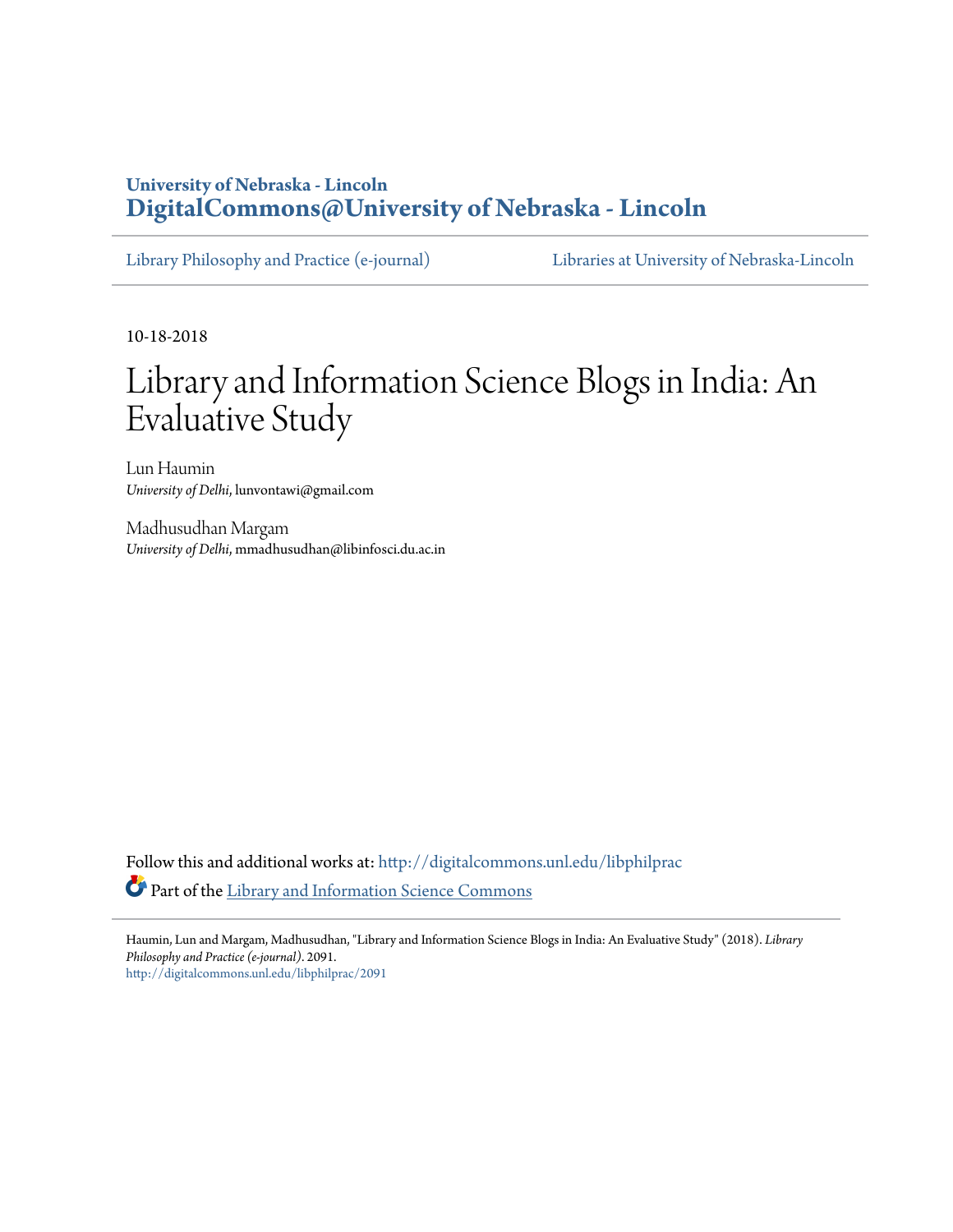## **Library and Information Science Blogs in India: An Evaluative Study**

#### **Abstract**

*The purpose of the study is to analyze various features and functions of Library and Information Science (LIS) Blogs in India with the help of specially designed evaluation checklist and ranked them based on features/functions. A structured evaluation checklist contains 110 dichotomous questions, categorized in three broad categories. The findings of the study explore different features of LIS blogs which reveals that three of the blogs i.e. Library and Information Science Friends (LIS Friends), The Co-Professionals LIS and Library Soup has the highest scored among the seven studied LIS blogs. The LIS blogs under study are behind exploiting the optimum potential of facilities provided by blogspot.com. Moreover, mobile apps and social networking site features are some of the area that needs to focus on.*

*It is hoped that lower ranked LIS blog will attend to the lacunae and soon upgrade the LIS blog wherever it lacks, particularly using mobile technologies. The findings of the study will not only help the LIS students and research scholars to understand the features/functions of LIS blogs but also help them in better using and finding the LIS information successfully. These findings may also help the developers of the LIS blogs in India to enhance features/ services to suit the collaborative user.*

**Keywords**: Blogs, Library and Information Science, Blogspot, India.

#### **1. Introduction**

Blog has been the perfect platform to publish ideas and thoughts online, it can engage in learning, teaching and discussion and promote oneself. "It is a log of thoughts and writing posted publicly on the World Wide Web<sup>"</sup>. In simple words, blogs are "personal web pages written in chronological order and maintained through specific software that helps their administration"<sup>2</sup>. "It facilitates people to communicate freely offering an easy way to add and share content with an interested audience becoming an important avenue for knowing, learning and sharing opinions"<sup>3</sup>.

There are many uses for blog in different fields. In the field of academic, blog plays an important role in sharing of knowledge and ideas among peers. "Weblogs are the development of traditional learning logs for students and teachers, whether as a complement to traditional lectures or as an e-learning tool"<sup>2</sup>. "Blogs are used to consolidate resources that may otherwise be shared through an excessive number of e- mails to advocate a position or personal points of view, to cover areas of interest too small for print publishing and for news and commentary or any topic or area that requires frequent updating. As users and uses of blogs have multiplied they have begun to take on different forms and shapes to meet a wide variety of needs"<sup>4</sup>.

The study focus on analysing the type of blog related to LIS and analyze the content of the Library and Information Science (LIS) blogs to gain an understanding of the content categorization of the blogs into subject categories, to explore the subject trends being discussed within the broad subject categories and to identify the publication trends of the bloggers in formal channels of communication.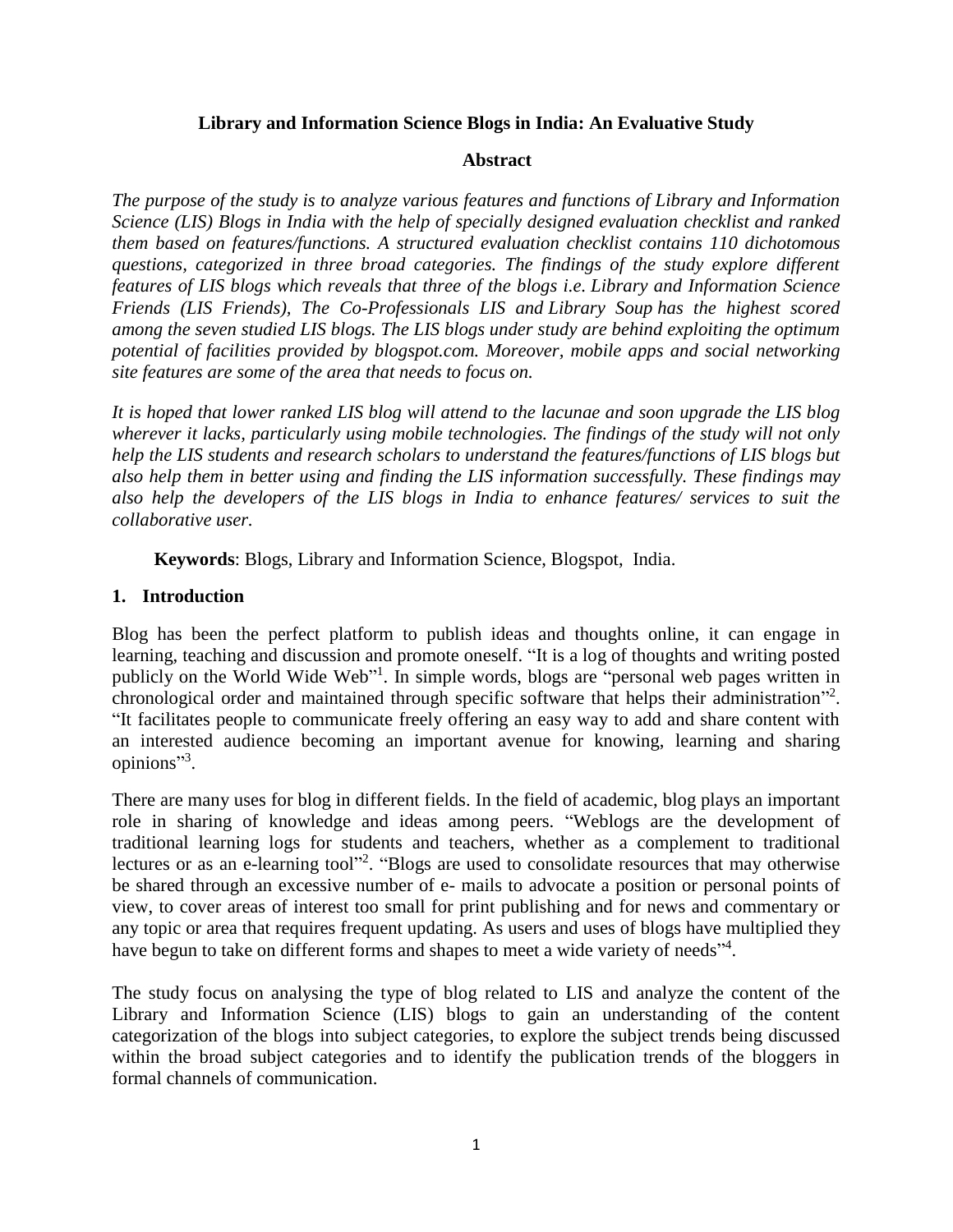#### **2. Review of Literature**

"Blog provides emergence of new type of service paradigm due to the development of technology"<sup>5</sup>. Song, et.al<sup>6</sup> writes "academic blog is of great significance to promote academic exchange and knowledge sharing as a very important source of Internet academic resources". Mynard<sup>7</sup> pointed out that "blog could be one important tool for educator and teachers to help their student in learning". Wang<sup>8</sup> states that "the teachers can also share their teaching methods, learning from other peer's experience of teaching practice and enrich their teaching experience in the blog, and they can explore new approaches and strategies for curriculum reform with the promotion of their own professional development". Lawrence & Michelle<sup>9</sup> stressed about "blog as a new ways of communication which is available on the Internet".

The concept of a blog in LIS is to create an interactive platform to publicize the LIS education and research to the existing and prospective LIS professionals. At university level, "blog help to visualize the courses and their syllabi, to showcase the strength of the faculty, to disseminate the LIS research, and to create an online platform to interact with the department authorities $10$ . Wilson<sup>11</sup> found that "blog help LIS professionals to navigate the LIS blogosphere". "It's a shift in paradigm from traditional to digital-based library and information services. So, in order to keep in touch with modern technologies, libraries have to adopt new technologies"<sup>12</sup>.

Blog can play a useful role in Library users' community. "Library bloggers have much to say about the value of blogs"<sup>13</sup>. "Blogs are among the first Web 2.0 tools that libraries have used to communicate with their users<sup>"14</sup>. It is "a new online tool and is being effectively used by various libraries across the world to update users regarding library resources<sup>"15</sup>. "Blogs can greatly enhance traditional library services by disseminating important news and events, communicating the value of particular resources and showcasing staff expertise"<sup>16</sup>. Communication has always been important in every organization. In the library, "blog is mainly used as a supplement to regular website as well as referring tools. It is a valuable tool to communicate targeted subject specific library information to academic staff $17$ . "Blog provides value added services to library and information resource centers"<sup>18</sup>.

There are also challenges in managing blogs. Blog being a medium of communication for users, yet communication and participation of user in interactions is usually found to be very poor. The challenges include "low level of interaction among members"<sup>8</sup> and "low level of participation and activity"<sup>19</sup>. The review show how blogs were widely used by teachers and students for teaching and sharing of information and deploy in LIS communities, how it emerged and became popular, but no article has come up with the content analysis of the LIS blogs in India. This literature will be pertinent in carrying out to fill the gap. Further, the evaluation approach taken in this study is similar to that of Madhusdhan<sup>20</sup> with major modifications.

### **3. Objectives and Scope the of the Study**

The main objective of this study is to analyze the content of the LIS blog that support the user to facilitate their information needs. The other objectives are: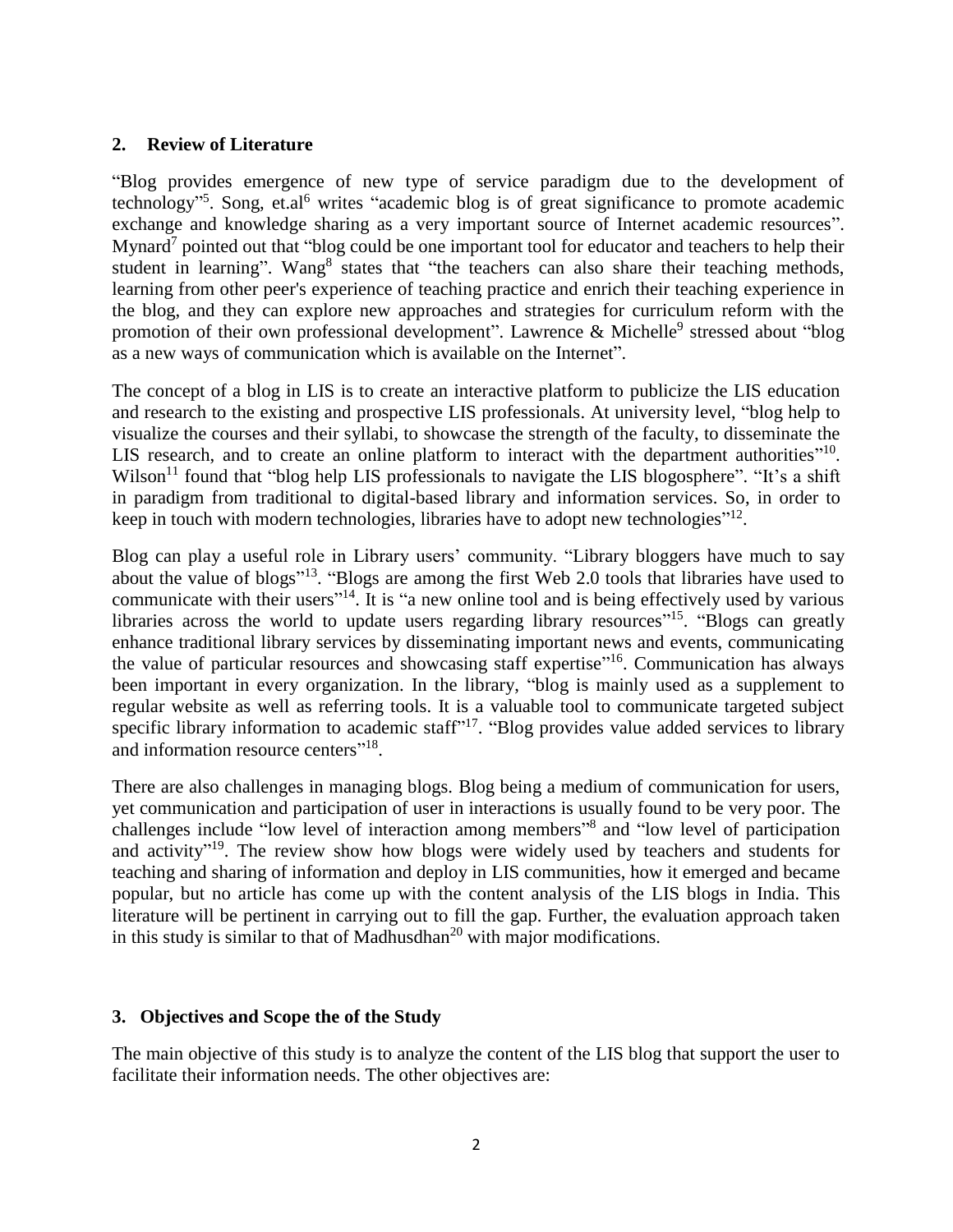- (i) to identify the Library and Information Science (LIS) Blogs in India;
- (ii) to know the different features of LIS Blogs;
- (iii) to identify the criteria for the evaluation of LIS Blogs under study;
- (iv) to evaluate the LIS blogs with the identified criteria for the verification of the validity, reliability and usefulness of the criteria, and
- (v) to compare and rank the study LIS blogs based on the sets of identified criteria.

There are fourteen (14) LIS blogs existing in India with varied domain names and purposes. The present study is restricted to analysis of features of seven LIS blogs (Table 1). The selection was based on the domain name i.e., blogspot.in, which are functional during the reference period and not meant for promotional, advertisement, profile of the organization or an individual. Further, the scope of the study deals with in-depth study of studied LIS blog content features for enhancing information requirements of the LIS students and research scholars, and ranks them on the basis of existing features/functions.

| Sl.No          | <b>Name of the Blogs</b>                                 | <b>URL</b>                                                             |
|----------------|----------------------------------------------------------|------------------------------------------------------------------------|
|                | Library and Information Science Friends<br>(LIS Friends) | http://lis-friends.blogspot.in                                         |
| $\overline{2}$ | Library Soup                                             | http://library-soup.blogspot.in                                        |
| 3              | LIS Information portal                                   | https://lisinfoportal.blogspot.in/                                     |
| 4              | DrLibSc - Desk of Research in Library<br>Science         | https://drlibsc.blogspot.in/                                           |
| 5              | LIS CAFÉ                                                 | https://libraryandinformationscien<br>cecafe.blogspot.in/p/home_6.html |
| 6              | The Co-Professionals LIS                                 | http://wasimrlis.blogspot.in                                           |
| $\overline{7}$ | Library and Information Science Alarm<br>(LIS Alarm)     | http://lisalarm.blogspot.in/                                           |

**Table-1: Participating Library and Information Science Blogs in India**

## **4. Methodology of the Study**

The *Evaluation method* was used for study with the help of structured evaluation checklist and content analysis. The primary data was collected from the LIS Blogs itself, Secondary data related to LIS blogs were collected from books, websites, articles etc. An evaluation checklist was designed keeping in mind the stated objectives and available literature. The quantitative part of the checklist contains 110 dichotomous questions divided into nine categories, namely: (i) Multimedia features, (ii) General features, (iii) Resources and services, (iv) Web 2.0 features, (v)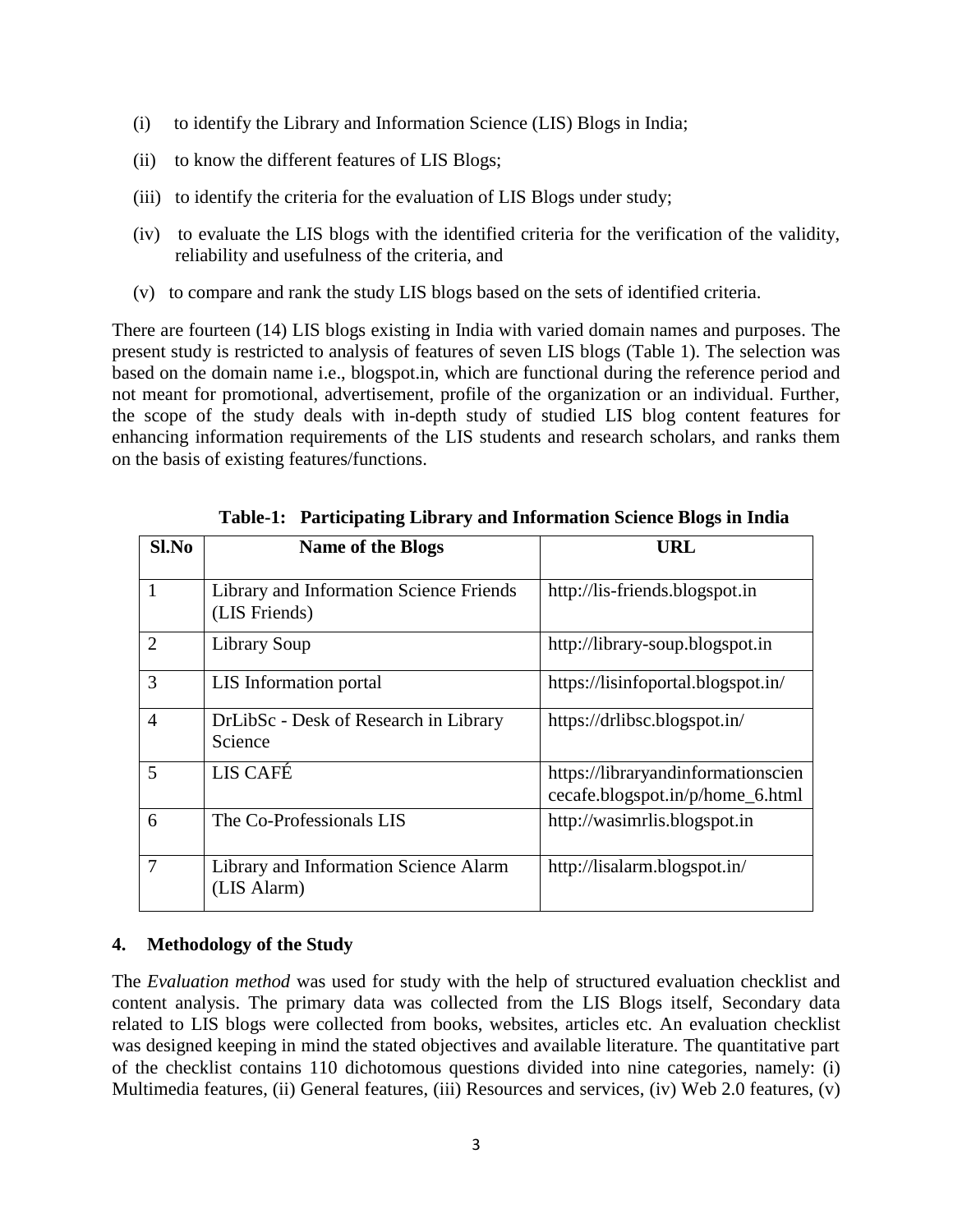Accessibility, (vi) Authority, (vi) Accuracy, (vii) User interface, (viii) Appearance and Layout, and (ix) Links.

## **5. Data Analysis and Interpretation**

The analysis data took place from  $4<sup>th</sup>$  November to  $22<sup>th</sup>$  December 2017. The quantitative part of checklist contains 110 dichotomous questions related to various content aspects of blogs categorized into three (3) major parts namely: Multimedia features (12 points), Content (80 points), and User interface (18 points). The quantitative responses were received from evaluation checklist. Each time a cell (i.e., specific feature in the checklist) was checked (marked " $\sqrt{$ "), one point was assigned to the respective feature of LIS blog concerned. The score for a system is the total number of cells checked for that LIS blog. Each part has a set of related questions and their sub-parts were analyzed with the help of tables followed by interpretation of data.

## *5.1 Multimedia Features*

The multimedia Features include video, gif/animation and Graphic/Icon/Image (12 Features). Video features include the visual portion of the movie clip or film that is prepared for viewing on a computer monitor, mobile or any gadgets which is accessible to a blog. The video contents were mostly for tutorials where users can learn from the videos (Table 2).

|       |                                                              | <b>LIS Blogs in India</b> |                   |              |                       |              |              |                |
|-------|--------------------------------------------------------------|---------------------------|-------------------|--------------|-----------------------|--------------|--------------|----------------|
| Sl.no | <b>Video Features</b>                                        | $1*$                      | $\mathbf{2}$      | 3            | $\boldsymbol{\Delta}$ | 5            | 6            | $\overline{7}$ |
| 01    | Video features                                               | $\sqrt{}$                 | $\sqrt{ }$        | $\sqrt{}$    | $\mathbf{x}$          | $\sqrt{}$    | √            | $\mathbf{x}$   |
| 02    | Video icon clearly labelled                                  | V                         | $\sqrt{ }$        | $\mathbf{x}$ | $\mathbf{x}$          | $\sqrt{}$    | $\mathbf{x}$ | $\mathbf{x}$   |
| 03    | Video is informative                                         | $\sqrt{}$                 | $\sqrt{ }$        | $\sqrt{}$    | $\mathbf{x}$          |              | $\sqrt{ }$   | $\mathbf{x}$   |
| 04    | Textual description of external<br>video file                |                           | $\mathbf{\hat{}}$ | $\mathbf{x}$ | $\mathbf{x}$          | $\sqrt{ }$   | $\mathbf{x}$ | X              |
|       | <b>Total Scores (Max. 4)</b>                                 | 4/4                       | 4/4               | 2/4          | 0/4                   | 3/4          | 2/4          | 0/4            |
|       | <b>GIF</b> and Animation                                     |                           |                   |              |                       |              |              |                |
| 0.5   | Animation features available                                 | $\sqrt{ }$                | $\sqrt{ }$        | $\sqrt{}$    | $\sqrt{ }$            |              | V            | V              |
| 06    | Animation appropriate to the<br>Blog feature                 | $\sqrt{ }$                | $\mathbf{x}$      | $\sqrt{}$    | $\mathbf{x}$          | V            | $\sqrt{ }$   | N              |
| 07    | Animation enhance the Blog<br>design                         | $\sqrt{ }$                | $\mathbf{x}$      | $\sqrt{ }$   | $\mathbf{x}$          | V            | $\sqrt{}$    | $\sqrt{}$      |
| 08    | Animation create no distraction<br>to the user               | $\sqrt{ }$                | $\sqrt{ }$        | $\sqrt{}$    | $\sqrt{ }$            | $\mathbf{x}$ | $\sqrt{ }$   | V              |
|       | Total Scores (Max. 4)                                        | 4/4                       | 2/4               | 4/4          | 2/4                   | 3/4          | 4/4          | 4/4            |
|       | <b>Graphic/Icon/Image Features</b>                           |                           |                   |              |                       |              |              |                |
| 09    | Graphic illustrate the Blog<br>content                       | $\sqrt{ }$                | V                 | V            | N                     |              | V            | N              |
| 10    | Graphic appropriate to<br>the<br>information content in Blog | $\sqrt{ }$                | V                 | $\sqrt{}$    | $\sqrt{ }$            |              | $\sqrt{ }$   | V              |
| 11    | Icons and graphics appropriate                               | $\sqrt{}$                 |                   | V            |                       |              | $\sqrt{ }$   | V              |

## **Table-2: Video Features**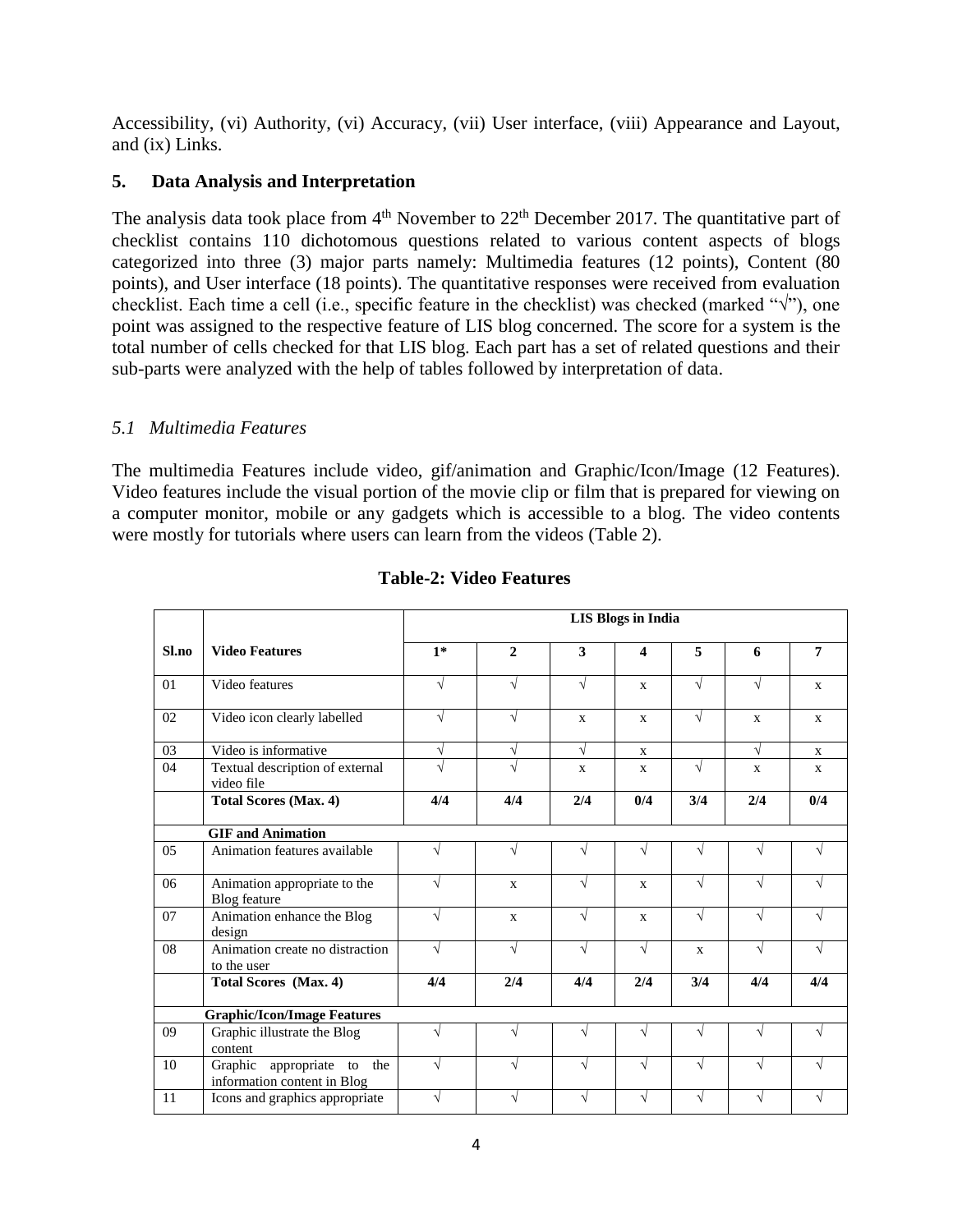|    | used in Blog                                              |       |       |       |       |       |       |       |
|----|-----------------------------------------------------------|-------|-------|-------|-------|-------|-------|-------|
| 12 | Textual description of file<br>offered for external image |       |       |       |       |       |       |       |
|    | Total Scores (Max. 4)                                     | 4/4   | 4/4   | 4/4   | 4/4   | 4/4   | 4/4   | 4/4   |
|    | Grand Total (Max. 12)                                     | 12/12 | 10/12 | 10/12 | 06/12 | 10/12 | 10/12 | 08/12 |

**\*Note:** √=Yes, ×=No. 1=Library and Information Science Friends (LIS Friends). 2=Library Soup. 3=LIS Information Portal. 4. DrLibSc - Desk of Research in Library Science 5= LIS CAFÉ 6= The Co-Professionals LIS 7=Library and Information Science Alarm (LIS ALARM)

Table 2 shows LIS friends and Library soup score 4 out of 4 points (i.e., 100%) which also means the video content is clearly labeled and informative, followed by LIS Cafe with 3 points and LIS Information Portal and the co-professional LIS score fifty percent each. Drlibsc and LIS alarm don't have video content.

GIF stands for Graphic Image Interface. It enhanced the look and design of the LIS blog and is a good way of noticing the competences of the administrator of the blog. On the other hand, "animation on computers is one of the chief ingredients of multimedia presentations"<sup>21</sup>.

Table 2 reveals that all the LIS blogs contains GIF and animation features. LIS Friends, LIS Information Portal, The CO- Professionals LIS and LIS Alarm scores 4 out of 4 points (i.e., 100%), which is followed by LIS Café scoring 3 out of 4 points (i.e., 75%) and Library Soup and Drlibsc scores 2 out of 4 each points (i.e., 50%) respectively. It can also be noted that, five (71.43%) of LIS blogs under study contains animation appropriate to the blog and also enhanced to the Blog content. However, GIF and animation features in some areas create distraction to the LIS blog content particularly in LIS Café blog.

Graphic/icon/image features are visual representation of information. Some information is more understandable using these features, thus it poses a good importance and helps in presentation of complex information quickly and clearly such as signs, short notification<sup>20</sup> in the LIS blogs (Table 2). Table 2 depict that all the LIS blogs under study contains graphic/icon/image features and all the LIS blogs scored maximum points (100%).

Table 2 reveals that LIS Friends scored the highest multimedia features with cent percent score (i.e., 100%), which is followed by LIS Information portal (10), Library soup, LIS CAFÉ (10) and The Co-Professionals LIS (10). On the other hand LIS Alarm scored 8 points and DrlibSc got lowest total score in this category with 6 points.

## *5.2 Content Features*

Content is the primary consideration in evaluating the LIS blog content. The numerous elements of content are quite complex and require considerable deliberation on the part of the evaluator. Content analysis having highest of 80 check points (Table 3) as: (i) General features (14 questions), (ii) Resource and services offered (46 questions), (iii) Web 2.0 features (6 questions), (iv) Accessibility (6 questions); (v) Authority (3 questions) and (vi) Accuracy (5 questions).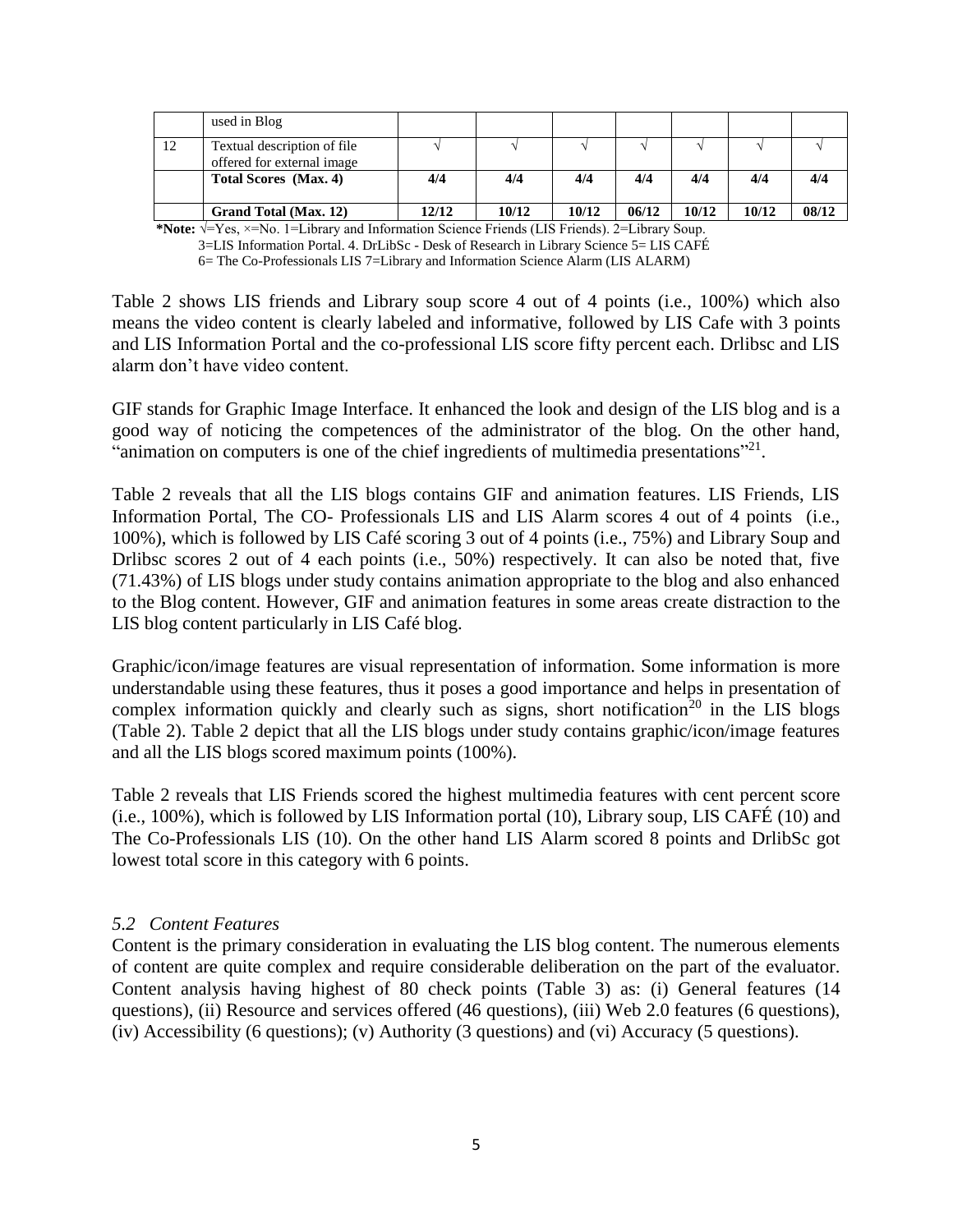| $Sl$ .No        |                                                         | <b>LIS Blogs in India</b> |                |              |                         |             |             |              |
|-----------------|---------------------------------------------------------|---------------------------|----------------|--------------|-------------------------|-------------|-------------|--------------|
|                 | <b>General Features</b>                                 | $1*$                      | $\overline{2}$ | $\mathbf{3}$ | $\overline{\mathbf{4}}$ | 5           | 6           | $\tau$       |
| 01              | Contact Information of Administrator                    | $\sqrt{ }$                | $\sqrt{}$      | $\sqrt{}$    | $\sqrt{ }$              | $\sqrt{}$   | $\sqrt{}$   | $\sqrt{ }$   |
| 02              | About the Blog                                          | $\sqrt{ }$                | $\sqrt{}$      | $\mathbf X$  | $\sqrt{ }$              | $\sqrt{}$   | $\sqrt{}$   | $\sqrt{}$    |
| 03              | Privacy Policy                                          | X                         | $\mathbf X$    | $\mathbf x$  | $\sqrt{}$               | $\mathbf X$ | $\mathbf X$ | $\mathbf X$  |
| 04              | Terms & Conditions                                      | X                         | $\mathbf X$    | $\mathbf X$  | $\sqrt{ }$              | $\mathbf X$ | $\mathbf X$ | $\mathbf X$  |
| 05              | Copyright                                               | X                         | $\mathbf X$    | $\sqrt{ }$   | $\sqrt{ }$              | $\sqrt{}$   | $\sqrt{ }$  | X            |
| 06              | Photo Gallery                                           | $\sqrt{ }$                | X              | $\mathbf X$  | $\mathbf X$             | X           | $\sqrt{}$   | $\mathbf X$  |
| 07              | Archive of the Blog                                     | $\sqrt{}$                 | $\sqrt{}$      | $\sqrt{ }$   | $\sqrt{ }$              | $\sqrt{}$   | $\sqrt{ }$  | $\sqrt{}$    |
| 08              | Web counter                                             | $\sqrt{}$                 | $\sqrt{}$      | $\sqrt{}$    | $\sqrt{}$               | $\sqrt{}$   | $\sqrt{}$   | $\sqrt{}$    |
| 09              | Live traffic                                            | $\mathbf x$               | $\sqrt{}$      | $\mathbf X$  | $\mathbf X$             | $\mathbf X$ | $\mathbf X$ | $\mathbf X$  |
| 10              | List of popular post                                    | $\mathbf X$               | $\mathbf X$    | $\sqrt{}$    | $\mathbf X$             | $\mathbf X$ | $\mathbf X$ | $\sqrt{ }$   |
| 11              | Login required for<br>Comment/Feedback                  | $\sqrt{}$                 | $\sqrt{}$      | $\sqrt{}$    | $\sqrt{}$               | $\sqrt{}$   | $\sqrt{}$   | $\sqrt{}$    |
| 12              | Mobile Version/Site                                     | $\mathbf X$               | $\sqrt{}$      | $\mathbf X$  | $\mathbf X$             | $\mathbf X$ | $\sqrt{}$   | $\mathbf X$  |
| 13              | Mobile App                                              | $\sqrt{}$                 | $\mathbf{X}$   | $\mathbf{X}$ | $\mathbf{X}$            | $\mathbf X$ | $\sqrt{ }$  | $\mathbf{X}$ |
| 14              | Advertisements                                          | X                         | X              | X            | X                       | $\sqrt{}$   | $\sqrt{}$   | $\sqrt{ }$   |
|                 | <b>Total Scores (Max.14)</b>                            | 7/14                      | 7/14           | 6/14         | 8/14                    | 7/14        | 10/14       | 7/14         |
|                 | <b>Resource and Services</b>                            |                           |                |              |                         |             |             |              |
| 15              | <b>LIS News</b>                                         | $\mathbf X$               | $\mathbf X$    | $\mathbf X$  | $\sqrt{}$               | $\sqrt{ }$  | $\sqrt{ }$  | X            |
| 16              | LIS Job Alert                                           | $\sqrt{ }$                | $\sqrt{}$      | $\sqrt{ }$   | $\sqrt{}$               | $\sqrt{ }$  | $\sqrt{ }$  | $\sqrt{ }$   |
| 17              | <b>LIS</b> Tutorials                                    | $\sqrt{ }$                | $\sqrt{}$      | $\mathbf X$  | $\mathbf X$             | $\mathbf X$ | $\sqrt{ }$  | $\mathbf X$  |
| 18              | Ask a librarian                                         | $\mathbf X$               | $\sqrt{}$      | $\mathbf X$  | $\mathbf X$             | $\sqrt{}$   | $\mathbf X$ | $\sqrt{}$    |
| 19              | Links to LIS-Journals                                   | $\sqrt{ }$                | X              | $\sqrt{ }$   | X                       | $\sqrt{ }$  | $\mathbf X$ | $\sqrt{ }$   |
| 20              | Link to e-Learning: e-PG Pathshala                      | $\sqrt{2}$                | $\mathbf X$    | $\sqrt{2}$   | X                       | $\mathbf X$ | X           | X            |
| 21              | Link to National Repositories:<br>eGyanKosh             | $\mathbf X$               | $\sqrt{}$      | $\sqrt{ }$   | $\mathbf X$             | X           | $\mathbf X$ | X            |
| 22              | Link to Newspaper                                       | $\mathbf X$               | $\mathbf X$    | X            | $\sqrt{}$               | X           | $\sqrt{}$   | X            |
| 23              | Link to Plagiarism Checker                              | $\mathbf X$               | $\mathbf X$    | $\mathbf X$  | X                       | $\sqrt{}$   | X           | $\mathbf X$  |
| 24              | LIS Study Materials: NET                                | $\mathbf X$               | $\mathbf X$    | $\mathbf X$  | $\sqrt{}$               | $\mathbf X$ | $\sqrt{2}$  | $\mathbf X$  |
| $\overline{25}$ | LIS Study Materials: IGNOU                              | $\mathbf X$               | $\mathbf X$    | $\sqrt{2}$   | $\sqrt{}$               | $\sqrt{}$   | $\sqrt{}$   | $\mathbf X$  |
| 26              | LIS Study Materials: Quiz/Test/<br><b>Question Bank</b> | $\mathbf X$               | $\sqrt{}$      | $\mathbf X$  | $\sqrt{}$               | $\sqrt{ }$  | $\sqrt{}$   | X            |
| 27              | LIS-Gateway                                             | $\sqrt{ }$                | $\mathbf X$    | X            | $\mathbf X$             | $\mathbf X$ | $\mathbf X$ | $\sqrt{ }$   |

## **Table 3: Content Features**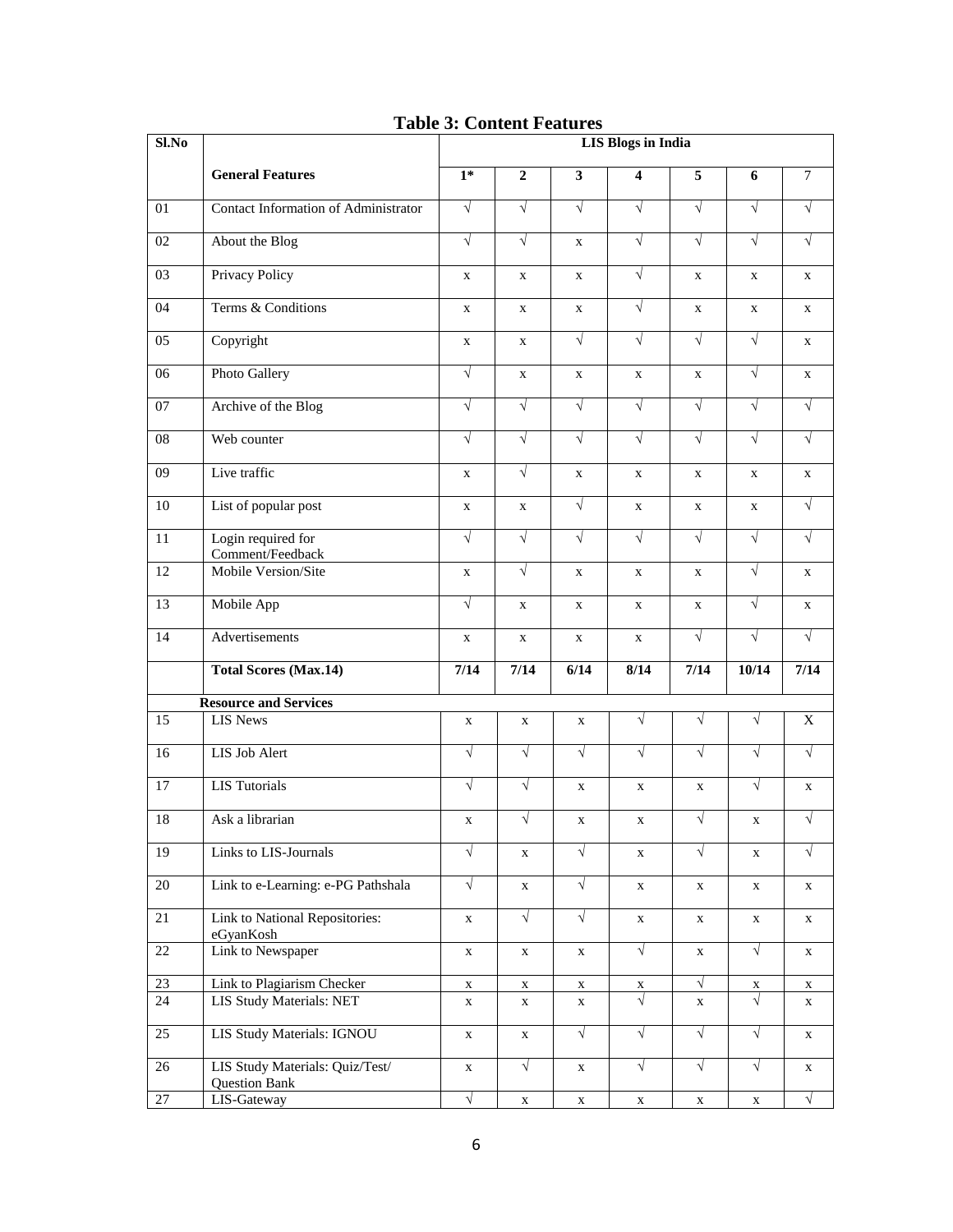| 28              | Links to Open Access Resources                                                         | $\sqrt{}$   | $\sqrt{ }$   | $\sqrt{ }$   | X            | $\sqrt{ }$ | $\sqrt{ }$  | X           |
|-----------------|----------------------------------------------------------------------------------------|-------------|--------------|--------------|--------------|------------|-------------|-------------|
| 29              | Old UGC-NET question papers                                                            | $\sqrt{ }$  | $\sqrt{}$    | X            | $\sqrt{ }$   | $\sqrt{ }$ | $\sqrt{ }$  | $\sqrt{ }$  |
| 30              | Other LIS Entrance Exam Papers                                                         | $\mathbf X$ | $\sqrt{ }$   | $\sqrt{ }$   | $\sqrt{ }$   | $\sqrt{ }$ | $\mathbf X$ | $\sqrt{ }$  |
| 31              | Library Association                                                                    | $\sqrt{ }$  | $\sqrt{}$    | $\mathbf X$  | X            | X          | $\sqrt{}$   | X           |
| 32              | <b>Librarian Directory</b>                                                             | $\mathbf X$ | $\sqrt{}$    | X            | X            | X          | $\sqrt{ }$  | X           |
| $\overline{33}$ | Link to Indian Universities                                                            | $\mathbf X$ | $\mathbf X$  | $\sqrt{}$    | $\mathbf X$  | X          | $\mathbf X$ | X           |
| 34              | Link to Commercial Automation<br>Software: Autolib                                     | $\sqrt{ }$  | X            | $\mathbf{X}$ | $\mathbf{x}$ | X          | X           | X           |
| 35              | Link to Commercial Automation<br>Software: Libsoft                                     | $\sqrt{ }$  | X            | $\mathbf{X}$ | X            | X          | X           | X           |
| 36              | Link to Commercial Automation<br>Software: Libsys                                      | $\sqrt{}$   | $\mathbf X$  | $\mathbf X$  | X            | X          | X           | X           |
| 37              | Link to Commercial Automation<br>Software: SOUL (Software for<br>University Libraries) | $\sqrt{}$   | $\mathbf X$  | $\mathbf X$  | X            | X          | $\mathbf X$ | X           |
| 38              | Link to Commercial Automation<br>Software: Easylibsoft                                 | $\sqrt{ }$  | $\mathbf X$  | $\mathbf X$  | X            | X          | $\mathbf X$ | X           |
| 39              | Link to Open Source Automation<br>Software: Koha                                       | $\sqrt{ }$  | $\sqrt{ }$   | X            | X            | $\sqrt{}$  | X           | X           |
| 40              | Link to Open Source Automation<br>Software: NewGenLib                                  | $\sqrt{}$   | $\sqrt{}$    | X            | X            | X          | X           | X           |
| 41              | Link to Open Source Automation<br>Software: Mylibraruan                                | $\sqrt{ }$  | X            | $\mathbf{X}$ | $\mathbf{x}$ | X          | X           | X           |
| 42              | Link to Open Source Automation<br>Software: Evergreen                                  | $\sqrt{ }$  | $\mathbf{X}$ | $\mathbf{X}$ | X            | X          | X           | X           |
| 43              | Link to Open Source Automation<br>Software: PhpMylibrary                               | $\sqrt{ }$  | X            | X            | X            | X          | X           | X           |
| 44              | Link to Open Source Automation<br>Software: OpenBiblio                                 | $\sqrt{}$   | X            | $\mathbf X$  | X            | X          | $\mathbf X$ | X           |
| 45              | Link to Open Source Automation<br>Software: E-Grantalaya                               | $\sqrt{}$   | $\mathbf X$  | $\mathbf X$  | X            | X          | X           | X           |
| 46              | Link to Digital Library Software:<br><b>DSpace</b>                                     | $\sqrt{}$   | $\sqrt{}$    | $\mathbf X$  | X            | X          | X           | X           |
| 47              | Link to Digital Library Software:<br>Eprint                                            | $\sqrt{ }$  | $\sqrt{ }$   | $\mathbf X$  | X            | X          | X           | X           |
| 48              | Link to Digital Library Software:<br>Fedora                                            | $\sqrt{}$   |              | X            | X            | X          | X           | X           |
| 49              | Link to Digital Library Software:<br>Green Stone                                       | V           | $\sqrt{}$    | X            | X            | X          | $\mathbf X$ | X           |
| 50              | Link Content Management software:<br>Wordpress                                         | $\sqrt{ }$  | $\sqrt{ }$   | X            | X            | X          | $\sqrt{ }$  | X           |
| 51              | Link Content Management software:<br>Drupal                                            | $\sqrt{}$   | $\sqrt{ }$   | X            | X            | X          | X           | X           |
| 52              | Link Content Management software:<br>Joomla                                            | $\sqrt{}$   | $\sqrt{}$    | $\mathbf X$  | X            | X          | $\sqrt{}$   | X           |
| 53              | Link to other software                                                                 | $\mathbf X$ | $\sqrt{ }$   | $\sqrt{ }$   | $\sqrt{ }$   | X          | $\sqrt{}$   | X           |
| 54              | Link to online cataloguing                                                             | $\mathbf X$ | $\mathbf X$  | X            | $\mathbf X$  | $\sqrt{ }$ | X           | X           |
| $\overline{55}$ | Link to Classification: DDC                                                            | $\mathbf X$ | $\sqrt{ }$   | X            | X            | X          | X           | $\mathbf X$ |
| 56              | Link to DDC Summary                                                                    | X           | X            | X            | $\sqrt{}$    | X          | $\sqrt{}$   | X           |
| 57              | Ask /talk to the admin. (if yes, answer<br>the following 3 questions)                  | $\sqrt{}$   | $\sqrt{2}$   | X            | $\sqrt{}$    | $\sqrt{}$  | $\sqrt{}$   | $\sqrt{ }$  |
| 58              | Via email                                                                              | $\sqrt{}$   | $\sqrt{ }$   | X            | $\sqrt{2}$   | $\sqrt{2}$ | $\sqrt{ }$  | $\sqrt{ }$  |
| 59              | Via Online Forum                                                                       | $\sqrt{}$   | $\sqrt{}$    | X            | $\sqrt{ }$   | $\sqrt{}$  | $\sqrt{}$   | $\sqrt{ }$  |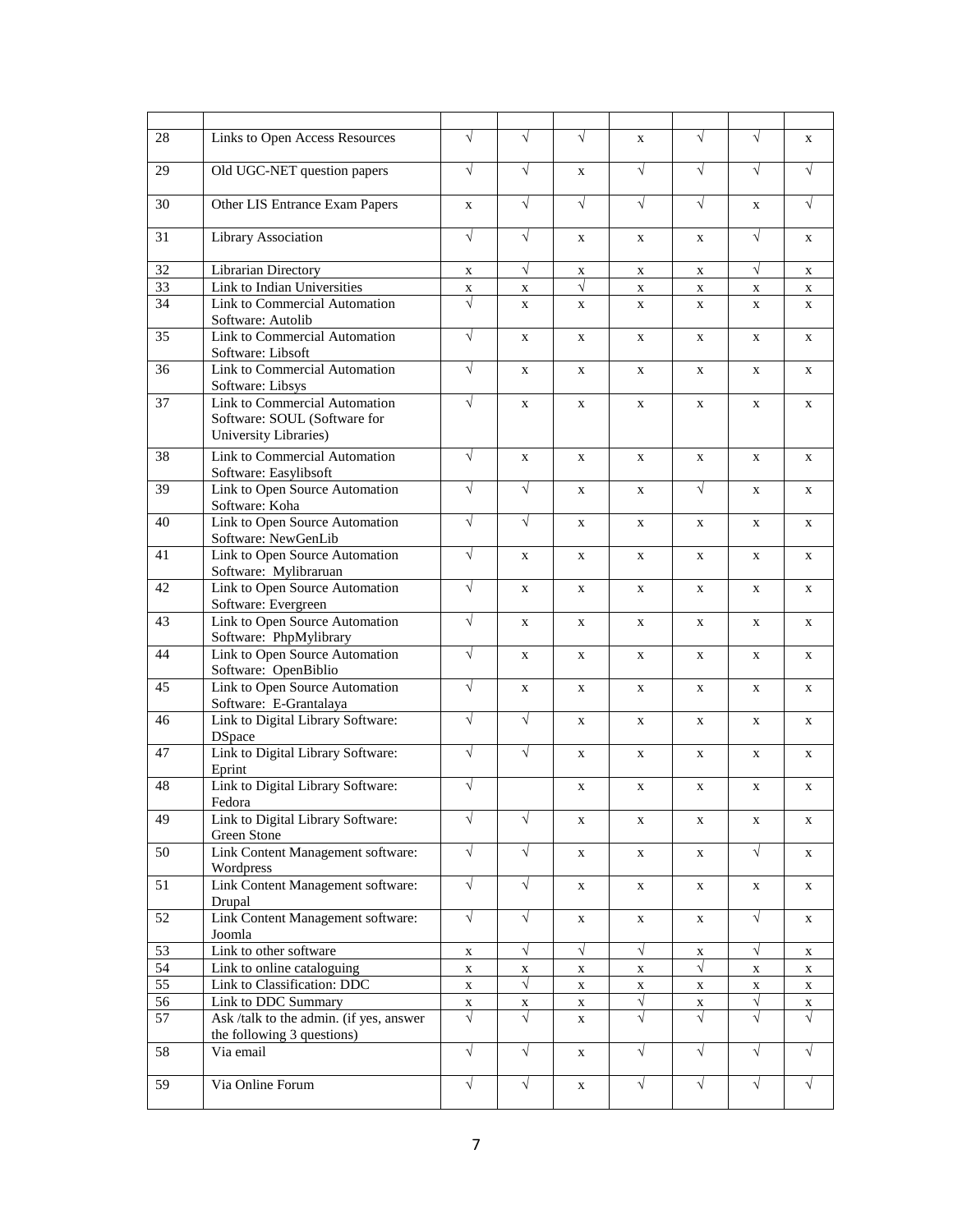| 60 | Others                                                        | $\sqrt{}$    | $\sqrt{}$    | $\mathbf X$ | $\sqrt{ }$  | X            | $\sqrt{ }$  | X                     |
|----|---------------------------------------------------------------|--------------|--------------|-------------|-------------|--------------|-------------|-----------------------|
|    | Total Scores (Max. 46)                                        | 31/46        | 24/46        | 09/46       | 14/46       | 15/46        | 19/46       | 9/46                  |
|    | <b>Web 2.0 Features</b>                                       |              |              |             |             |              |             |                       |
| 61 | RSS feeds                                                     | $\mathbf{X}$ | $\sqrt{}$    | $\sqrt{ }$  | X           | X            | $\sqrt{}$   | $\sqrt{ }$            |
| 62 | Social Networking Sites: Twitter                              | $\mathbf{X}$ | $\sqrt{}$    | $\mathbf X$ | $\sqrt{ }$  | $\sqrt{ }$   | $\sqrt{}$   | X                     |
| 63 | Social Networking Sites: Facebook                             | X            | $\sqrt{}$    | $\sqrt{}$   | $\sqrt{}$   | $\sqrt{}$    | $\sqrt{2}$  | $\mathbf{X}$          |
| 64 | Social Networking Sites: Google+                              | $\sqrt{}$    | $\sqrt{ }$   |             | $\sqrt{ }$  | $\sqrt{ }$   | $\sqrt{ }$  | $\overline{\sqrt{2}}$ |
| 65 | Email                                                         | $\mathbf{X}$ | $\mathbf{X}$ | $\sqrt{ }$  | $\mathbf X$ | $\mathbf{X}$ | $\mathbf x$ | $\sqrt{ }$            |
| 66 | Pinterest                                                     | X            | X            | X           | X           | V            | X           | X                     |
|    | <b>Total Scores (Max. 6)</b>                                  | 1/6          | 4/6          | 4/6         | 3/6         | 4/6          | 4/6         | 3/6                   |
|    | <b>Accessibility</b>                                          |              |              |             |             |              |             |                       |
| 67 | Accessible from browser: Google<br>Chrome                     | $\sqrt{}$    | $\sqrt{}$    | $\sqrt{ }$  | $\sqrt{ }$  | $\sqrt{}$    | $\sqrt{}$   | $\sqrt{}$             |
| 68 | Accessible from browser: Opera Mini                           | $\sqrt{}$    | $\sqrt{ }$   | $\sqrt{ }$  | $\sqrt{ }$  | $\sqrt{ }$   | $\sqrt{}$   | $\sqrt{}$             |
| 69 | Accessible from browser: Mozilla Fox                          | $\sqrt{}$    | $\sqrt{}$    | $\sqrt{ }$  | $\sqrt{ }$  | $\sqrt{}$    | $\sqrt{}$   | $\sqrt{}$             |
| 70 | Accessible from browser: Internet<br>Explorer                 | $\sqrt{ }$   | $\sqrt{ }$   | $\sqrt{ }$  | $\sqrt{ }$  | $\sqrt{}$    | $\sqrt{}$   | $\sqrt{ }$            |
| 71 | Accessible from browser: Microsoft<br>Edge                    | $\sqrt{ }$   | $\sqrt{ }$   | $\sqrt{ }$  | $\sqrt{ }$  | $\sqrt{}$    | $\sqrt{ }$  | $\sqrt{ }$            |
| 72 | All images/icons/ graphics present<br>when the web page loads | $\sqrt{ }$   | $\sqrt{}$    | $\sqrt{ }$  | $\sqrt{ }$  | $\sqrt{}$    | $\sqrt{}$   | $\sqrt{}$             |
|    | <b>Total Scores (Max. 6)</b>                                  | 6/6          | 6/6          | 6/6         | 6/6         | 6/6          | 6/6         | 6/6                   |
|    | <b>Authority</b>                                              |              |              |             |             |              |             |                       |
| 73 | Easy to determine Authority of the<br>Blog                    | $\sqrt{ }$   | $\sqrt{ }$   | $\sqrt{ }$  | $\sqrt{ }$  | $\sqrt{}$    | $\sqrt{}$   | $\sqrt{ }$            |
| 74 | Administrator's qualifications are<br>available               | $\sqrt{}$    | X            | X           | $\sqrt{ }$  | X            | $\sqrt{}$   | X                     |
| 75 | Information from sources known to be<br>reliable              | $\sqrt{}$    | $\sqrt{}$    | $\sqrt{}$   | $\sqrt{ }$  | $\sqrt{}$    | $\sqrt{ }$  | $\sqrt{ }$            |
|    | <b>Total Scores (Max. 3)</b>                                  | 3/3          | 2/3          | 2/3         | 3/3         | 2/3          | 3/3         | 2/3                   |
|    | Accuracy                                                      |              |              |             |             |              |             |                       |
| 76 | Information provided is verifiable                            | $\sqrt{}$    |              | $\sqrt{}$   | $\sqrt{}$   | V            | $\sqrt{}$   | $\sqrt{ }$            |
| 77 | No grammar, spelling and typo error                           | $\mathbf{X}$ | $\sqrt{}$    | $\sqrt{}$   | $\sqrt{}$   | $\sqrt{}$    | $\sqrt{}$   | $\sqrt{ }$            |
| 78 | Information provided is timely                                | $\sqrt{}$    | $\sqrt{ }$   | X           | $\sqrt{ }$  | X            | $\sqrt{ }$  | $\sqrt{ }$            |
| 79 | Information provided is complete                              | $\sqrt{}$    | $\sqrt{}$    | $\sqrt{}$   | $\sqrt{ }$  | $\sqrt{}$    | $\sqrt{}$   | $\sqrt{ }$            |
| 80 | Language(s)used is sound and<br>understandable                | $\sqrt{}$    | $\sqrt{2}$   | $\sqrt{}$   | $\sqrt{ }$  | $\sqrt{}$    | $\sqrt{ }$  | $\sqrt{ }$            |
|    | <b>Total Scores (Max. 5)</b>                                  | 4/5          | 5/5          | 4/5         | 5/5         | 4/5          | 5/5         | 5/5                   |
|    | Grand Total (Max. 80)                                         | 52/80        | 48/80        | 31/80       | 39/80       | 38/80        | 47/80       | 32/80                 |

**\*Note:** √=Yes, ×=No. 1=Library and Information Science Friends (LIS Friends). 2=Library soup. 3=LIS Information portal. 4. DrLibSc - Desk of Research in Library Science 5= LIS CAFÉ 6= The Co-Professionals LIS 7=Library and Information Science Alarm (LIS ALARM).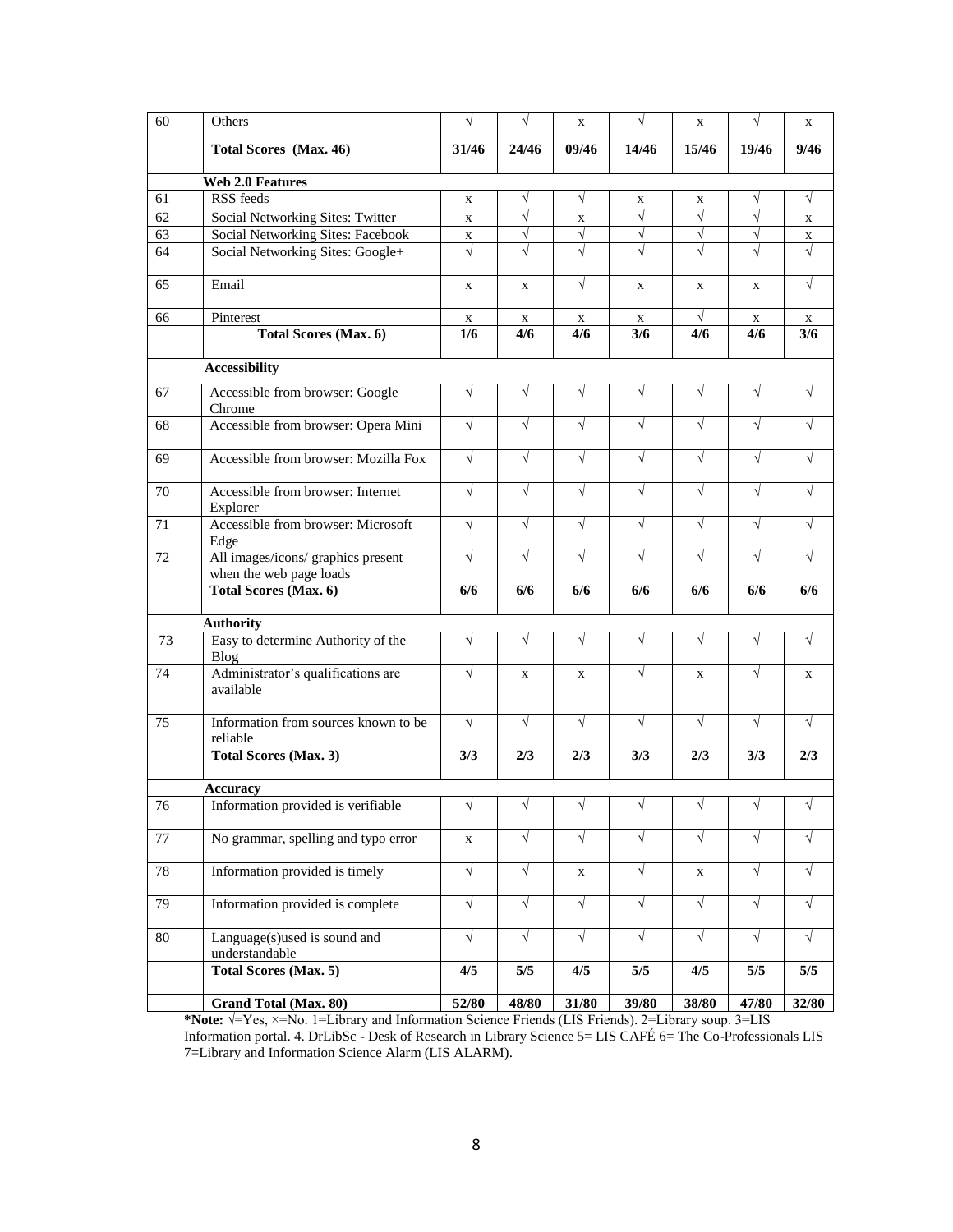General information related to LIS blogs contact information, about the blog, privacy statement, photo gallery, copyright, terms and conditions, of the LIS blog, etc. It consists of a total of 14 questions. Table 3 reveals that the co-professional score the highest with 10 out of 14 (i.e., 71.43 %) followed by DrLibsc with 8 points (i.e. 57.14%) and become the second best among them. Four out of seven LIS blogs scored 7 points each (i.e., 50%). LIS Information Portal scored lowest points in the category with 6 points (i.e., 46.67%).

Resources and services (Figure 6) provided by the LIS blogs include, LIS News, LIS Job Alert, Tutorials, Library Manual, Links to LIS-Journals, Links to LIS-Journals, Link to e-Learning: e-PG Pathshala, links to different software, LIS Study materials, etc. These are content rich features, which facilitates users' information requirements and they comeback for LIS blogs several times for information requirements. Table 3 reveals that LIS Friends scored the highest with 31 out of 46 points ( 67.39%), followed by Library Soup with 24 points (52.27%) and The Co-Professional LIS with 19 points (41.30%). LIS Information Portal and LIS Alarm scored the least with 9 points each. Service like 'Job alert' is common to all of the LIS blogs.

Web 2.0 features are also widely employed in LIS blogs. Web 2.0 is focused on the ability for people to collaborate and share information online via social media, blogging and web-based communities<sup>22</sup>, which consist of RSS Feeds, Social networking site like Facebook, Twitter, Google+ Email and Pinterest. Table 3 reveals that 57.14 % of the LIS Blog score cent percent in Web 2.0 feature i.e., Library soup, LIS Information Portal, LIS café, and The Co-Professional LIS scored with 4 points each (66.67%). DrLibsc and LIS Alarm scores 3 points out of 4. LIS Friends blog scores just only 1 out of 6 points in Web 2.0 features.

Accessibility refers to the ability to access the LIS blog from different browsers. Table 3 show that all the studied LIS blogs scored cent percent (6 out of 6 points) in this category. It can be concluded that all the studied LIS blogs are compatible with all major web browsers (Google chrome, Opera mini, Mozilla Fox, Microsoft edge, etc.).

Authority simply means the power or right to give orders. Table 3 reveals that three LIS Friends, DrLibsc and The Co-Professional LIS scored 3 out of 3 points i.e., 100% and the rest of the blogs scores 2 of 3 i.e., 66.67%.

Accuracy of creating a blog post, news feed or mail is very important. It is what the user sees first, and should be treated as the most important tool in blogging. Table 3 shows that four out of seven studied LIS Blogs scored cent percent (100%). On the other hand, remaining three LIS blogs scores 4 out of 5 points (80%). The findings of the study clearly indicate good sign on the accuracy of content of the studied LIS blogs.

The total score of content feature is obtained from scores of General features, Resource and services, Web 2.0 features, Accessibility, Authority and Accuracy. Table 3 shows the total score of the Content features of the study is Library and Information Science Friends (LIS Friends) edged all the other blogs by scoring the highest of all i.e., 52 out of 80 points (65%), followed by Library Soup with 48, The Co-Professionals LIS with 47, DrLibSc - Desk of Research in Library Science with 39 and LIS CAFÉ with 38 out of 80 points. Library and Information Science Alarm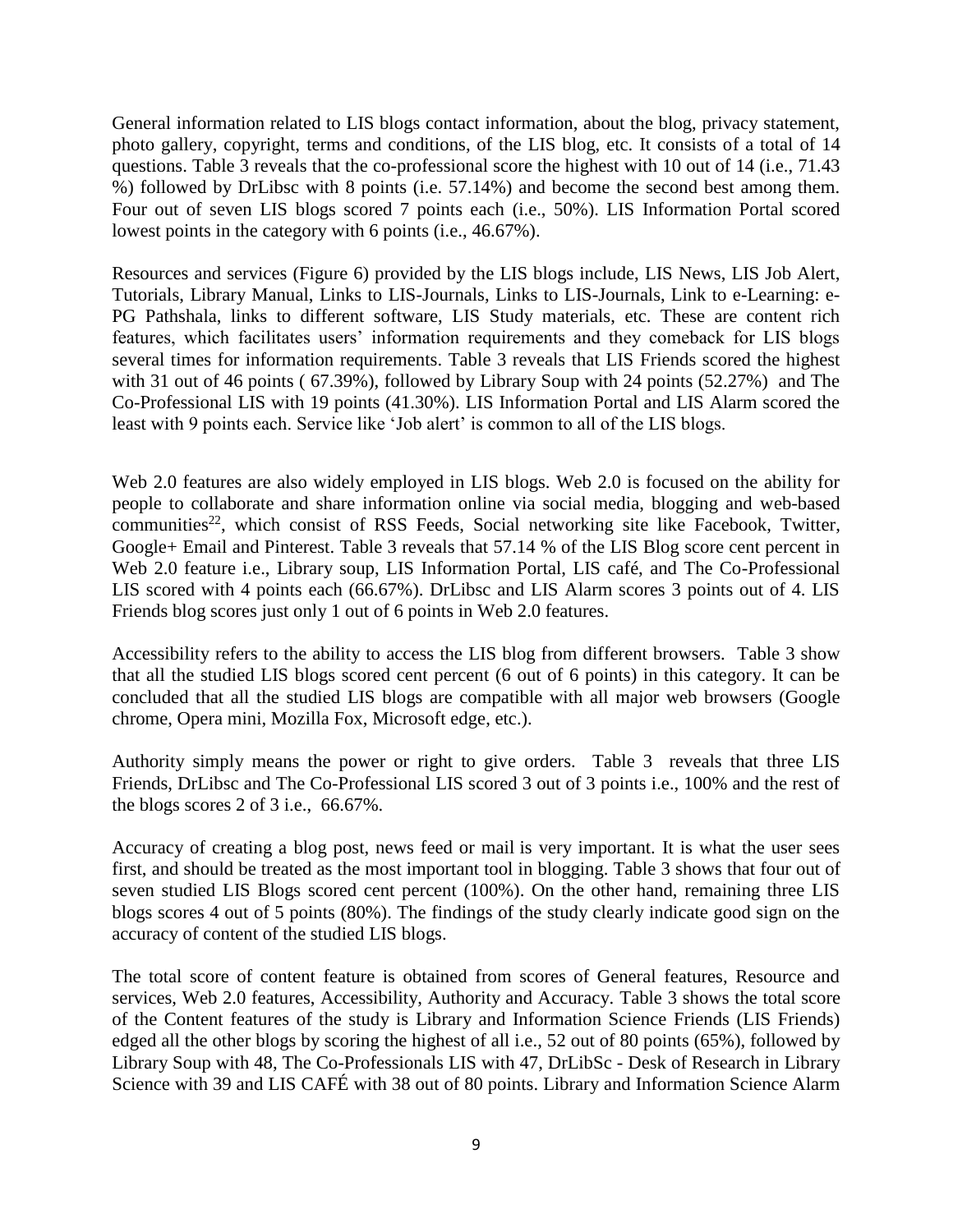(LIS ALARM) scores 32 points which is followed by LIS Information portal scoring only 31 and become the last of all.

## *5.3 User Interface*

"A user interface is the system by which users interact with the blog. User interfaces exist for various systems, and provide a means of input (allowing the users to manipulate a system) and output (allowing the system to indicate the effects of the users' manipulation) $v^{23}$ .

| Sl.No           | Ober mitter hutt<br><b>User Interface</b>                                                             | <b>LIS Blogs in India</b> |                                        |                        |            |                |             |                        |
|-----------------|-------------------------------------------------------------------------------------------------------|---------------------------|----------------------------------------|------------------------|------------|----------------|-------------|------------------------|
|                 |                                                                                                       | $1*$                      | $\overline{2}$                         | 3                      | 4          | $\overline{5}$ | 6           | $7\phantom{.0}$        |
| 01              | Navigation aid clearly labelled                                                                       | $\sqrt{}$                 | $\sqrt{}$                              | $\sqrt{ }$             | $\sqrt{}$  | $\sqrt{}$      | $\sqrt{}$   | $\sqrt{ }$             |
| 02              | Navigation aid present at the bottom of page                                                          | $\sqrt{}$                 | $\sqrt{}$                              | $\sqrt{}$              | $\sqrt{}$  | $\sqrt{}$      | $\sqrt{}$   | $\sqrt{}$              |
| 03              | Every pages consist of a Home button                                                                  | $\sqrt{}$                 | $\sqrt{ }$                             | $\sqrt{ }$             | $\sqrt{ }$ | $\sqrt{}$      | $\sqrt{ }$  | $\sqrt{}$              |
| $\overline{04}$ | Search Feature (within the Blog)                                                                      | $\sqrt{}$                 | $\mathbf{x}$                           | $\sqrt{}$              | $\sqrt{ }$ | $\mathbf X$    | $\mathbf X$ | $\sqrt{ }$             |
| $\overline{05}$ | Search feature is accurate                                                                            | $\sqrt{}$                 | $\mathbf X$                            | $\sqrt{}$              | $\sqrt{ }$ | $\mathbf X$    | $\mathbf X$ | $\sqrt{ }$             |
| 06              | Types of information e.g. Text, Symbols, Graphics, etc.<br>are clearly distinguished from each other. | $\sqrt{}$                 | $\sqrt{}$                              | $\sqrt{}$              | $\sqrt{}$  | $\sqrt{}$      | $\sqrt{}$   | $\sqrt{}$              |
| $\overline{07}$ | Image support navigation available                                                                    | X                         | X                                      | X                      | V          | $\sqrt{}$      | $\sqrt{}$   | X                      |
| 08              | Page headings are consistence                                                                         | $\sqrt{}$                 | $\sqrt{}$                              | $\sqrt{}$              |            |                |             | $\sqrt{}$              |
|                 | Total scores (Max. 8)                                                                                 | 7/8                       | $\overline{\overline{\overline{5}/8}}$ | 7/8                    | 8/8        | 6/8            | 6/8         | 7/8                    |
|                 | <b>Appearance and Layout</b>                                                                          |                           |                                        |                        |            |                |             |                        |
| 09              | Graphic and Animation look nice                                                                       | $\mathbf{x}$              | $\mathbf X$                            | $\sqrt{}$              | $\sqrt{}$  | $\sqrt{}$      | $\sqrt{}$   | V                      |
| 10              | Blog look well organized                                                                              | $\sqrt{}$                 | $\sqrt{}$                              | $\sqrt{}$              | $\sqrt{}$  | $\sqrt{}$      | $\sqrt{}$   | $\sqrt{}$              |
| 11              | Blog appears well maintained                                                                          | $\sqrt{}$                 | $\sqrt{}$                              | $\sqrt{}$              | $\sqrt{}$  | $\sqrt{}$      | $\sqrt{}$   | $\sqrt{ }$             |
| 12              | Color used are appropriate                                                                            | V                         | V                                      | V                      | V          | $\sqrt{}$      | V           | $\sqrt{}$              |
| 13              | Text and numbers are easily readable                                                                  | $\sqrt{}$                 |                                        |                        |            | $\sqrt{}$      |             |                        |
| 14              | Page layout matches the information<br>Categorization                                                 | $\sqrt{}$                 | $\sqrt{}$                              | $\sqrt{}$              | $\sqrt{}$  | $\sqrt{}$      | $\sqrt{}$   | $\sqrt{}$              |
|                 | Total Score (Max. 6)                                                                                  | 5/6                       | 5/6                                    | 6/6                    | 6/6        | 6/6            | 6/6         | 6/6                    |
|                 | Links                                                                                                 |                           |                                        |                        |            |                |             |                        |
| 15              | Links were described in an appropriate way                                                            | V                         |                                        |                        |            |                | V           | ν                      |
| 16              | Links were clearly labeled                                                                            |                           |                                        |                        |            |                |             |                        |
| 17              | Internal links are reliable                                                                           | $\sqrt{}$                 | $\sqrt{}$                              | $\sqrt{}$              | $\sqrt{}$  | $\sqrt{}$      | $\sqrt{ }$  | $\sqrt{}$              |
| 18              | List of links to other important Web sites or Blog                                                    | $\sqrt{}$                 | $\sqrt{ }$                             | $\sqrt{}$              | $\sqrt{}$  |                | $\sqrt{ }$  | $\sqrt{ }$             |
|                 | Total scores (Max. 4)                                                                                 | 4/4                       | 4/4                                    | 4/4                    | 4/4        | 4/4            | 4/4         | 4/4                    |
|                 | <b>Grand Total (Max.18)</b>                                                                           | 16/18                     | 14/18                                  | $\overline{17/1}$<br>8 | 18/18      | 16/18          | 16/18       | $\overline{17/1}$<br>8 |

**Table 4: User Interface**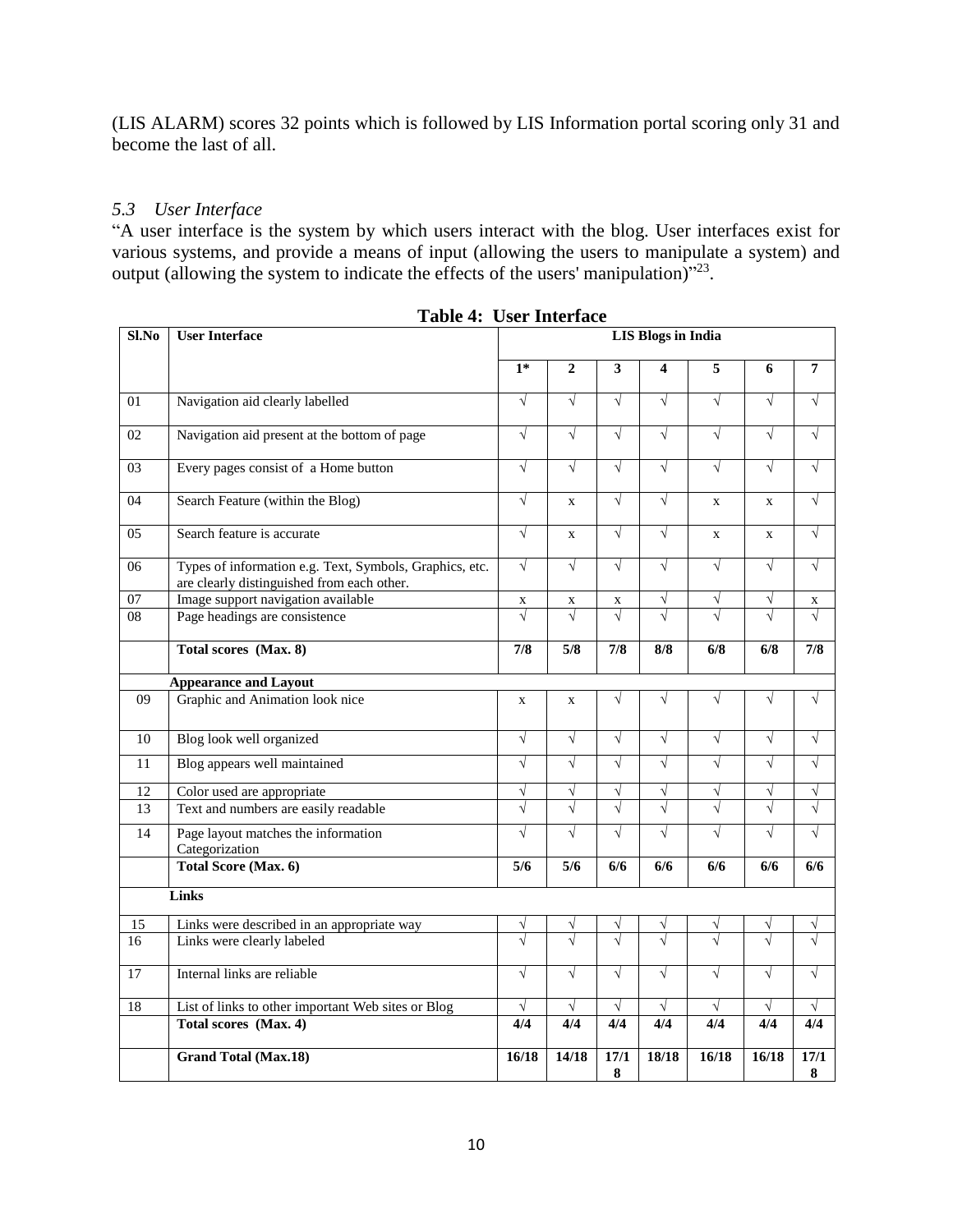**\*Note:** √=Yes, ×=No. 1=Library and Information Science Friends (LIS Friends). 2=Library soup. 3=LIS Information portal. 4. DrLibSc - Desk of Research in Library Science 5= LIS CAFÉ 6= The Co-Professionals LIS 7=Library and Information Science Alarm (LIS ALARM)

Table 4 depicts that Drlibsc scored the highest with 8 out of 8 points (100%), followed by LIS Friends, LIS information Portal and LIS alarm with 7 points (85.5%) each. On the other hand, LIS Café and The Co-Professionals LIS with 6 points (75%) and the least score are obtained by Library Soup with 5 points (62.5%).

The appearance and layout implies the appearance of the LIS blogs and how the information content in the LIS blogs was organized and arranged. Table 4 reveals 71.2% of studied LIS Blogs scored cent percent (100%) and remaining 18.8% LIS blogs LIS Friends and Library Soup with 5 points each (83.33%).

Links are important components of the LIS blogs. They are used to manage content within the blogs and made them available to users for their information needs. Thus, evaluation of the link is an important part of the present study. Table 4 reveals that all the LIS blogs contain Links. All the LIS blog under study scores 100% each. The links are well described, clearly labeled and reliable at the time of evaluation period.

Table 4 reveals that DrLibSc scored cent percent, followed by LIS Information portal and LIS Alarm with 17 points each. On the other hand, LIS Friends, LIS CAFÉ and The Co-Professionals LIS got the same score of 16 points each. Moreover, Library Soup scored the lowest with 14 points.

### **5.4 Total Score of LIS Blogs**

Table 5 entitled "Total Score of study LIS blogs" on the basis of previous respective tables.

| <b>LIS</b><br><b>Blogs</b> | <b>Multimedia Features (12)</b><br>(Table 2) | <b>Content</b><br><b>Features</b> (80)<br>(Table 3) | <b>Users Interface (18)</b><br>(Table 4) | <b>Total Scores</b><br>(Max.110) |
|----------------------------|----------------------------------------------|-----------------------------------------------------|------------------------------------------|----------------------------------|
| $1*$                       | 12                                           | 52                                                  | 16                                       | 80                               |
| $\overline{2}$             | 10                                           | 48                                                  | 14                                       | 72                               |
| 3                          | 10                                           | 31                                                  | 17                                       | 58                               |
| 4                          | 06                                           | 39                                                  | 18                                       | 63                               |
| 5                          | 10                                           | 38                                                  | 16                                       | 64                               |
| 6                          | 10                                           | 47                                                  | 16                                       | 73                               |
| 7                          | 08                                           | 32                                                  | 17                                       | 57                               |

**\*Note:** 1=Library and Information Science Friends (LIS Friends). 2=Library soup. 3=LIS Information portal. 4.DrLibSc - Desk of Research in Library Science 5= LIS CAFÉ 6= The Co-Professionals LIS 7=Library and Information Science Alarm (LIS Alarm).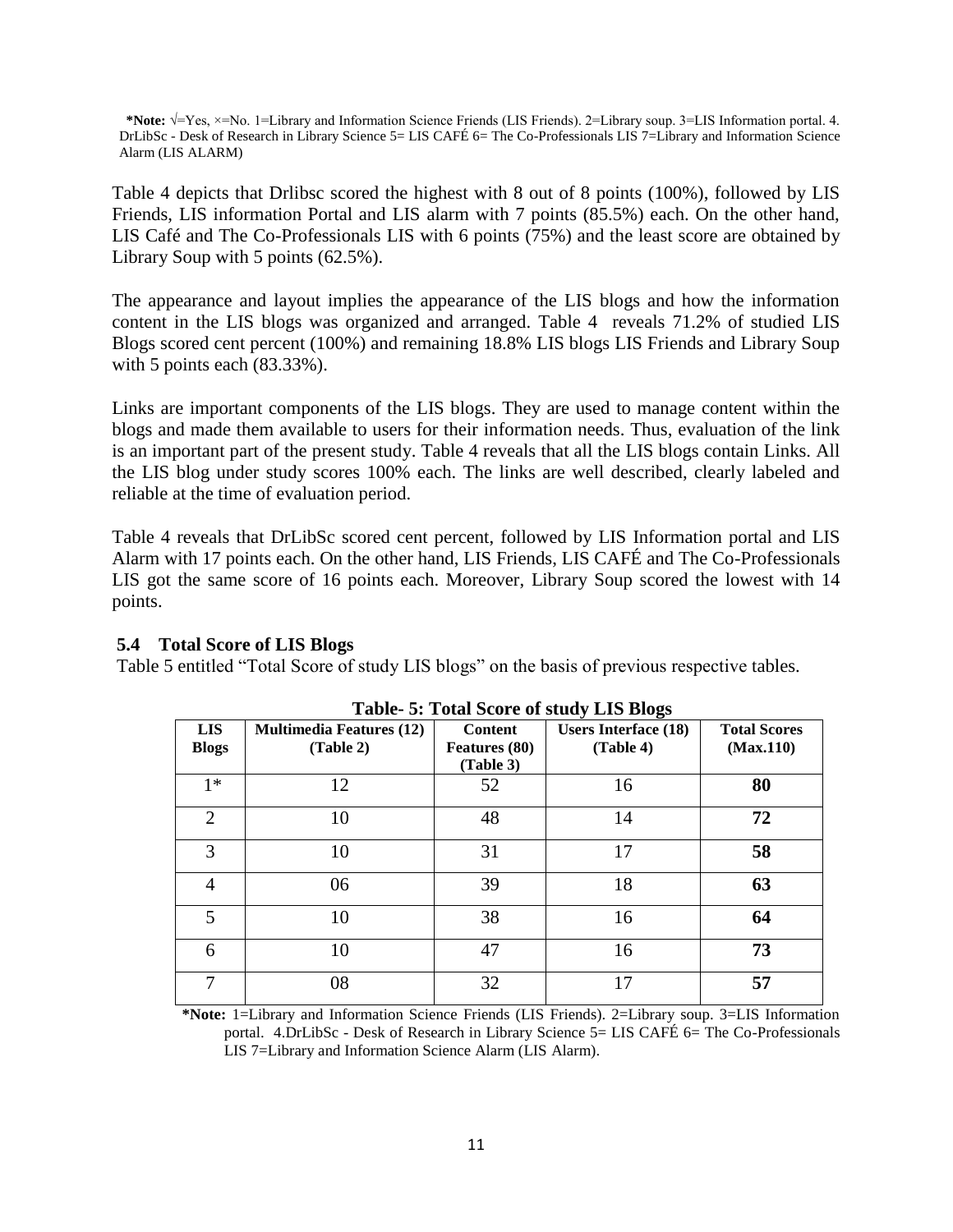Table 5 shows that the highest scored features study LIS blog is LIS Friends with 80 points, followed by The Co-Professionals with 73 points and Library Soup with 72 points is the three top most LIS blogs in India. Library and Information Science Alarm is least scored LIS blog with 57 points.

#### **5.5 Ranking of the LIS Blogs in India**

A quantitative five point rating scale was designed based on intensity scale suggested by Taylor-Powell<sup>24</sup> "to range from 'very high' to 'very low' to rank" the LIS blogs under study. The fivepoint rating scale was fixed equally based on the maximum score of 110 points. Range (Score): 89-110 - Very High; 67-88- High; 45-66- Medium; 23-44- Low; and 01-22- Very Low. "Its purpose is best served when comparing and ranking"<sup>20</sup> the LIS blogs in India. Table 6 reveals that out of the seven LIS blogs under study, none of them received a 'very high' ranking; three of them received a 'high', and the remaining are ranked with a 'medium'. Table 4 depicts 42.85 % of the LIS blogs are ranked "high" and the remaining 52.14 % were ranked medium. The LIS Friends scored the highest points with 80 out of 110. The LIS Friends (80) along with The Co-Professionals LIS (73) and Library soup (71) were ranked "High" from among the seven LIS Blogs. LIS CAFÉ scoring (65) along with DrLibSc - Desk of Research in Library Science (63), LIS Information portal (58) and Library and Information Science Alarm (LIS Alarm) (57) ranked "Medium". Surprisingly, no studied LIS blog is good enough to be ranked "Very High" and poor to be ranked "Very Low".

|    | Sl. No. LIS Blog in India                                | <b>Total Scores</b><br>Max(110) | <b>Ranking</b> |
|----|----------------------------------------------------------|---------------------------------|----------------|
| 01 | Library and Information Science Friends<br>(LIS Friends) | 80                              | High           |
| 02 | The Co-Professionals LIS                                 | 73                              | High           |
| 03 | Library Soup                                             | 72                              | High           |
| 04 | LIS CAFÉ                                                 | 65                              | Medium         |
| 05 | DrLibSc - Desk of Research in Library<br>Science         | 63                              | Medium         |
| 06 | LIS Information portal                                   | 58                              | Medium         |
| 07 | Library and Information Science Alarm<br>(LIS ALARM)     | 57                              | Medium         |

**Table- 6: Ranking of studied LIS Blogs in India**

### **6 Suggestions**

The study proposes the following suggestions for effective use of LIS blogs:

- (i) Most of the LIS blogs provide sufficient amount of information, but there is a strong requirement of well-designed pages and organization of information.
- (ii) Mobile App for LIS blogs is an important feature of present blogs and there is an urgent need to incorporate Mobile apps in studied LIS blogs.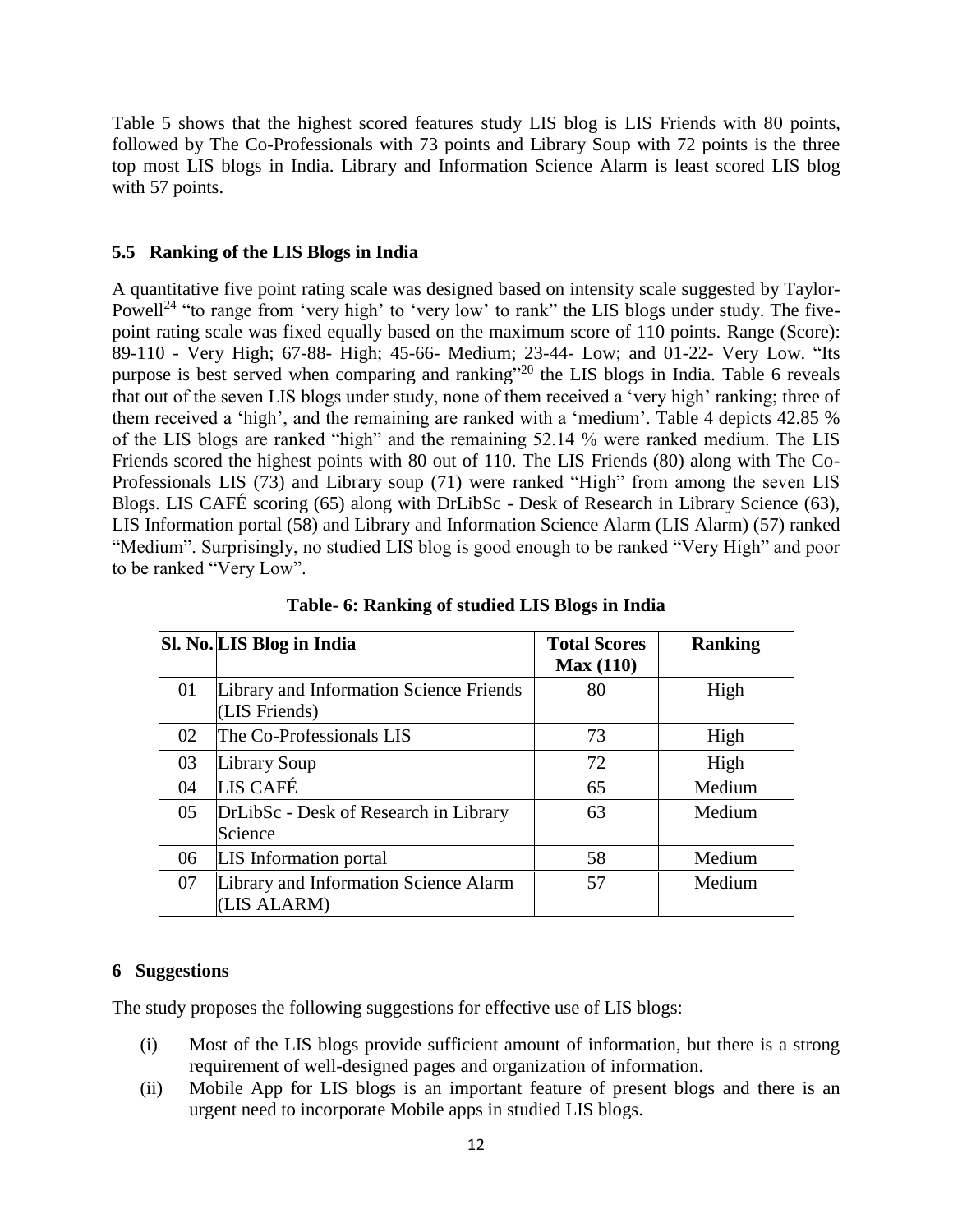- (iii) Videos or tutorial are important features where one can learn something virtually. It helps the users to develop technical skills. It is high time to studied LIS blogs to develop relevant video tutorials and incorporate in the respective sections.
- (iv) List of popular posts are those posts, which are most viewed and discussed. This feature in provided by meager studied LIS blogs. It will be good if all the studied LIS blogs have this feature to signify that the particular post is important.
- (v) LIS students and research scholars are future LIS professionals, Link to Library software, especially Open source software Koha, and Content Management Systems, such as: Wordpress, Joomla, Drupal, etc. are important features that all studied LIS blogs should provide.

## **7 Conclusion**

Blog indeed is a boon for students and professionals. Getting appropriate information when in need is something which is not very easy in this digital. The Library and Information Science Blogs serves its function by providing all predetermined information by keeping in place all the right information and update the blogs with the latest information in terms of LIS tutorials, Software, LIS job, LIS related news, etc. "Blogs engage people in knowledge sharing and reflection, and they often attract a large readership. Instead of providing static information, blogs allow users and readers to respond, to create, and to connect. It is also simple to create and maintain"<sup>13</sup>.

The findings of the study reveal that all the LIS blogs under study were well maintained and the administrators are updating the information in time. The present study finds that LIS Friends is the best LIS blog among the studied LIS blogs in India. It is well designed, maintained, simple and easy to understand combined with a whole loads of information throughout the blog. The findings of this study will not only guide the LIS blog administrators to provide LIS relevant contents/features/services, but also abreast the knowledge of every LIS fraternity. And the findings will help the studied LIS blog administrators to identify the lacunas and trounce the same for improved efficient services for attracting more web visitors.

### **References**

- 1. Sullivan, A. Why I blog. The atlantic, Atlantic media company, 2014. www.theatlantic.com/magazine/archive/2008/11/why-i-blog/307060/(Accessed on 20 Jan. 2018).
- 2. Lujan-Mora, S. & Juana-Espinosa, S. The use of weblogs in higher education: benefits and barriers: Proceedings of the International Technology, Education and Development (INTED), Valencia, 2007, March 7<sup>th</sup>-9<sup>th</sup>, 1-7. doi:desarrolloweb.dlsi.ua.es/blogs/pdf/use-of-weblogs-in-higher-education-benefitsand-barriers.pdf (Accessed on 1 Nov. 2017).
- 3. Gala, B. Library and information science blogs: a content analysis, Shodhganga@INFLIBNET: Library and information science blogs: a content analysis, 2013.

doi: hdl.handle.net/10603/38109 (Accessed on 10 June. 2017).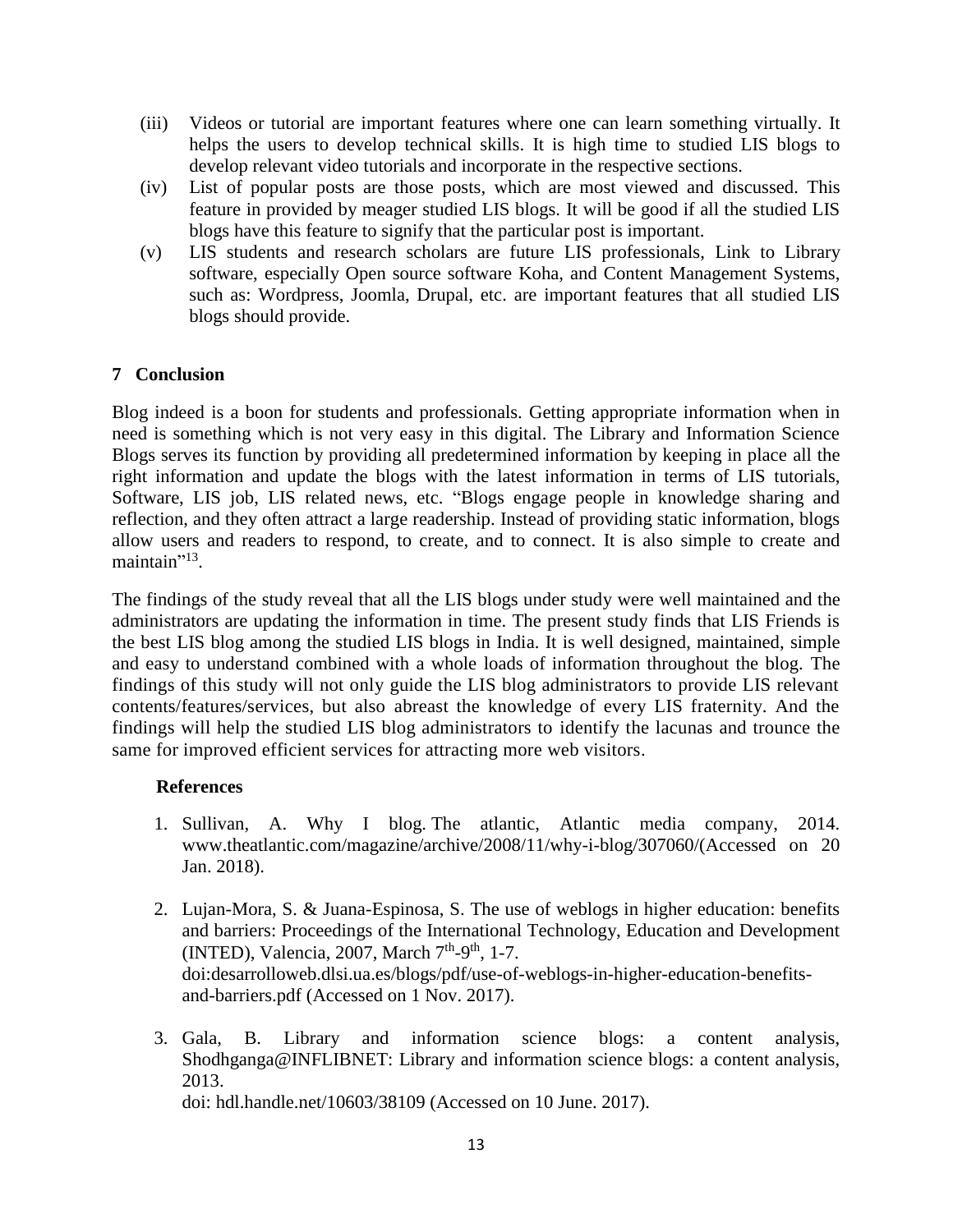- 4. Solanki, V. & John, K. Blog: a tool for online library services. *Int. J. of Res. in Lib. Sci.,*2015*,* **1**(1), 45-50*.*
- 5. Verma, M.K. Blog: an innovative tool for electronic reference services in libraries. *Lib. Her.*, 2014, **53** (2), 183.
- 6. Song, H. S. Y. & Yuen, M.C. Educational blogging: a Malaysian university students' perception and experience: Proceedings ASCILITE Melbourne, 2008, www.ascilite. org/conferences/melbourne08/procs/song.pdf (Accessed on 1 Nov. 2017).
- 7. Mynard , J. A blog as a tool for reflection for English language learners. *Asian EFL J.*, 2017. doi: http://www.asian-efl-journal.com/pta\_Nov\_07\_jm.pdf (Accessed on 1 Nov. 2017).
- 8. Wang, S.J. A research of building virtual learning community strategies on the basis of educational blog for the professional development of teachers Northeast normal university (People's Republic of China), Ann Arbor, 2010. Doi:https://search.proquest.com/docview/ 1868453978 (Accessed on 10 Oct. 2017).
- 9. Lawrence, C.N. & Michelle L.D. Blogging in the political science classroom. *PS: Pol. Sci. & Politics.,* 2010, **43** (1), 151-6.
- 10. Murali Prasad, M.R. Marketing LIS Education through Departmental (DLIS) Blog: A Proposal to Build Relationship with Public and Professionals. *DESIDOC J. Lib.& Inf. Tech.*, 2016, **36** (3), 148-52.
- 11. Wilson, V. The LIS blogosphere contains tags that can be categorized and it disseminates professional content. *Evi.Based Lib.& Inf. Prac.,* 2010, **5**(1), 138-40.
- 12. Mandal, P.S. Blog and its role in library and information services."*DESIDOC J. Lib. & Inf. Tech.*, 2011, **31** (3), 155–8. doi:10.14429/djlit.31.3.983 (Accessed on 20 Jan. 2018).
- 13. Hong, W. Exploring educational use of blogs in U.S. education. Online, 2008. doi: eric.ed.gov/?id=ED503871 (Accessed on 20 Jan. 2018).
- 14. Mazzocchi, J. Blogs and social networks in libraries: complementary or antagonistic tools? 2014. doi:digitalcommons.unl.edu/libphilprac/1191/?utmsource=digitalcommons.unl.edu% 2Flibphilprac%2F1191&utm\_medium=PDF&utm\_campaign=PDFCoverPages (Accessed on 20 Jan. 2018).
- 15. Bansode, S.Y. & Pujar, S.M. Blogs: a online tool for library services. *Int. CALIBER*, 2008, 446–451. ir.inflibnet.ac.in:8080/ir/bitstream/1944/1269/1/48.pdf (Accessed on 20 Jan. 2018).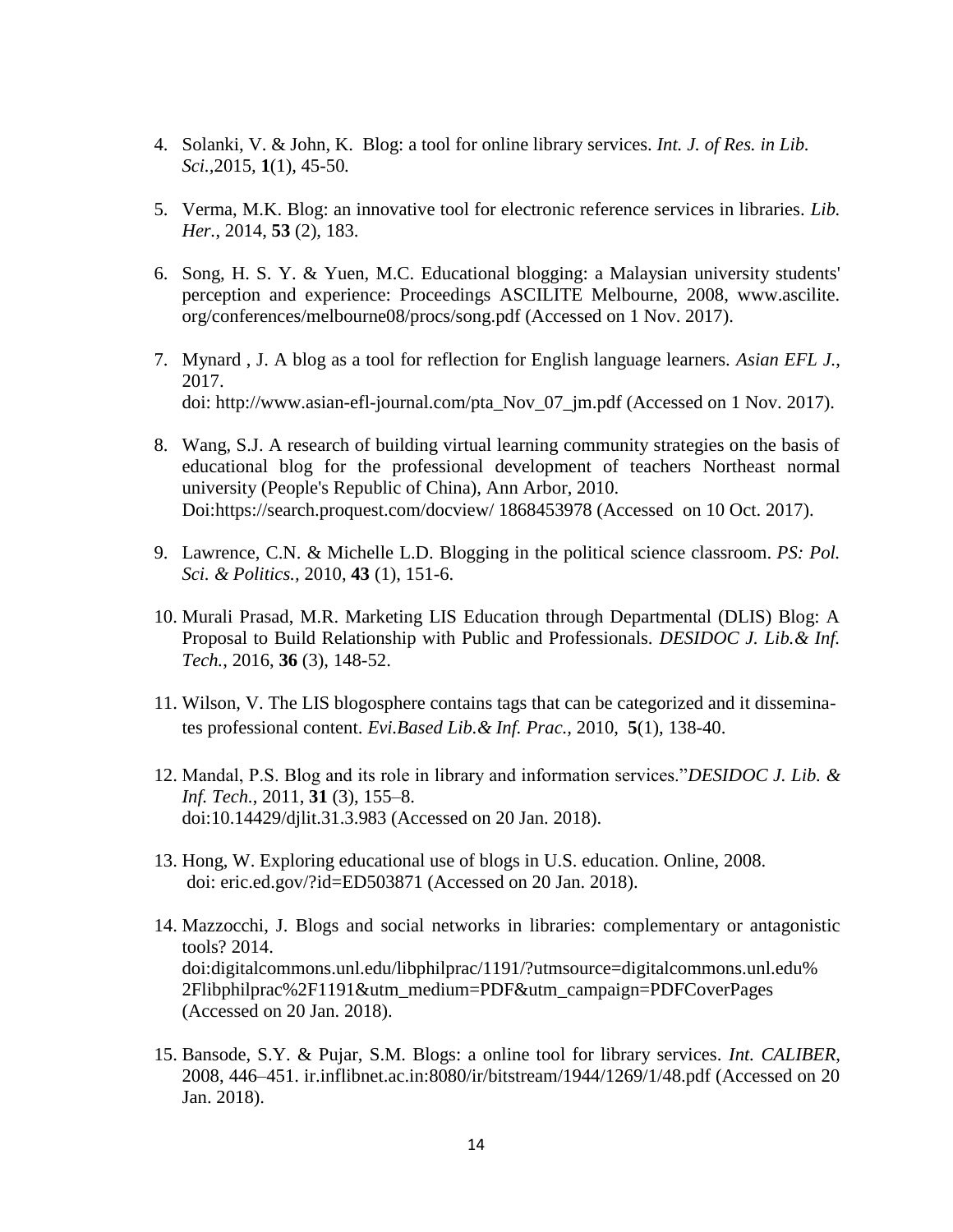- 16. Stover, J.S. Making marketing work for your library blog. Taylor & Francis, 2008. www.tandfonline.com/doi/abs/10.1300/J136v11n04\_10 (Accessed on 20 Jan. 2018).
- 17. Cooke, N.A. Becoming an andragogical librarian: using library instruction as a tool to combat library anxiety and empower adult learners. *New Rev. Aca. Libship,* 2010, **16**(2), 208–27.
- 18. Velmurugan, C. Weblogs and its applications in digital libraries-an introduction. *ResearchGate*, 2012, www.researchgate.net/publication/291056502 \_weblogs\_and\_its\_applications\_in\_digital\_libraries-an\_introduction (Accessed on 20 Jan. 2018).
- 19. Aharony, N. LIS blog comments: an exploratory analysis. *Libri*, 2010, **60** (1), 65-77.
- 20. Madhusudhan, M. Content evaluation of Indian institutes of technology library websites in India. *W. Dig. Lib,* 2012*,* **5** (2), 1-20.
- 21. ISRD. *Internet technology and web design*. 2001,New Delhi: Tata MaGraw Hill, 98.
- 22. Techopedia, 2017. https://www.techopedia.com/dictionary (accessed 22 June 2017).
- 23. Mishra, P K. Managing electronic resources. Gyan Publishing, 2011, 344.
- 24. Taylor-Powell, E. Ways to word answer choices in questionnaires, 2008. http:// www. uwex.edu/ces/4h/evaluation/documents/Waystowordanswerchoicesinquestionnaires. pdf (Accessed 22 June 2017).

#### **LIS Blogs:**

- 1. Library and Information Science Friends (LIS Friends) http://lisfriends.blogspot.in (Accessed on 1 Nov. 2017).
- 2. Library Soup http://library-soup.blogspot.in (Accessed on 2 Nov. 2017).
- 3. LIS Information portal https://lisinfoportal.blogspot.in/ (Accessed on 1Nov. 2017).
- 4. DrLibSc Desk of Research in Library Science https://drlibsc.blogspot.in/ (Accessed on 1 Nov. 2017).
- 5. LIS CAFÉ https://libraryandinformationsciencecafe.blogspot.in/p/home\_6. html (Accessed on 2 Nov. 2017).
- 6. The Co-Professionals LIS http://wasimrlis.blogspot.in (Accessed on 1 Nov. 2017).
- 7. Library and Information Science Alarm (LIS Alarm) -http://lisalarm.blogspot. in (Accessed on 1Nov. 2017).